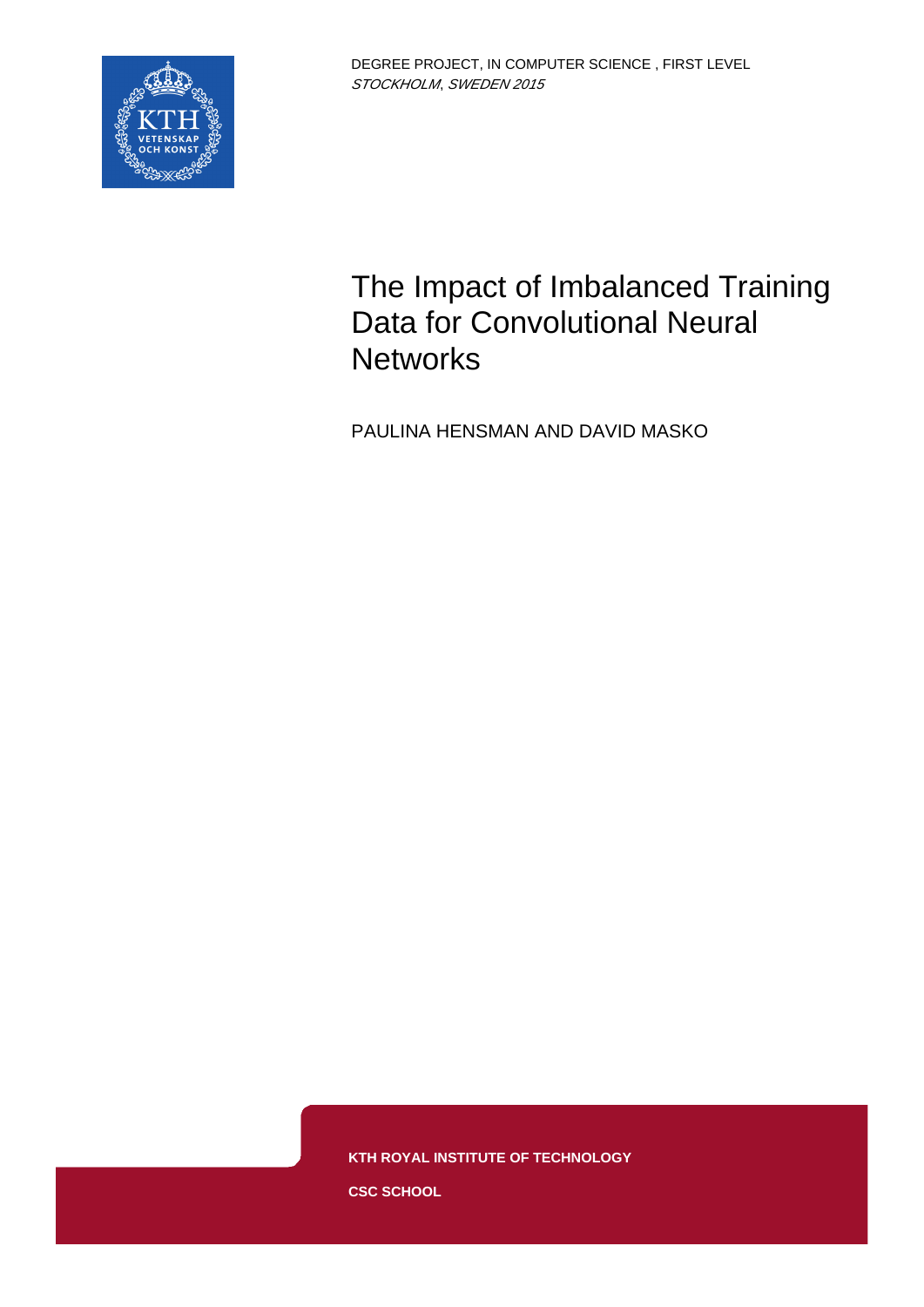

**KTH Computer Science** and Communication

# The Impact of Imbalanced Training Data for Convolutional Neural Networks

Paulina Hensman David Masko

Degree Project in Computer Science, DD143X Supervisor: Pawel Herman Examinator: Örjan Ekeberg

May 8, 2015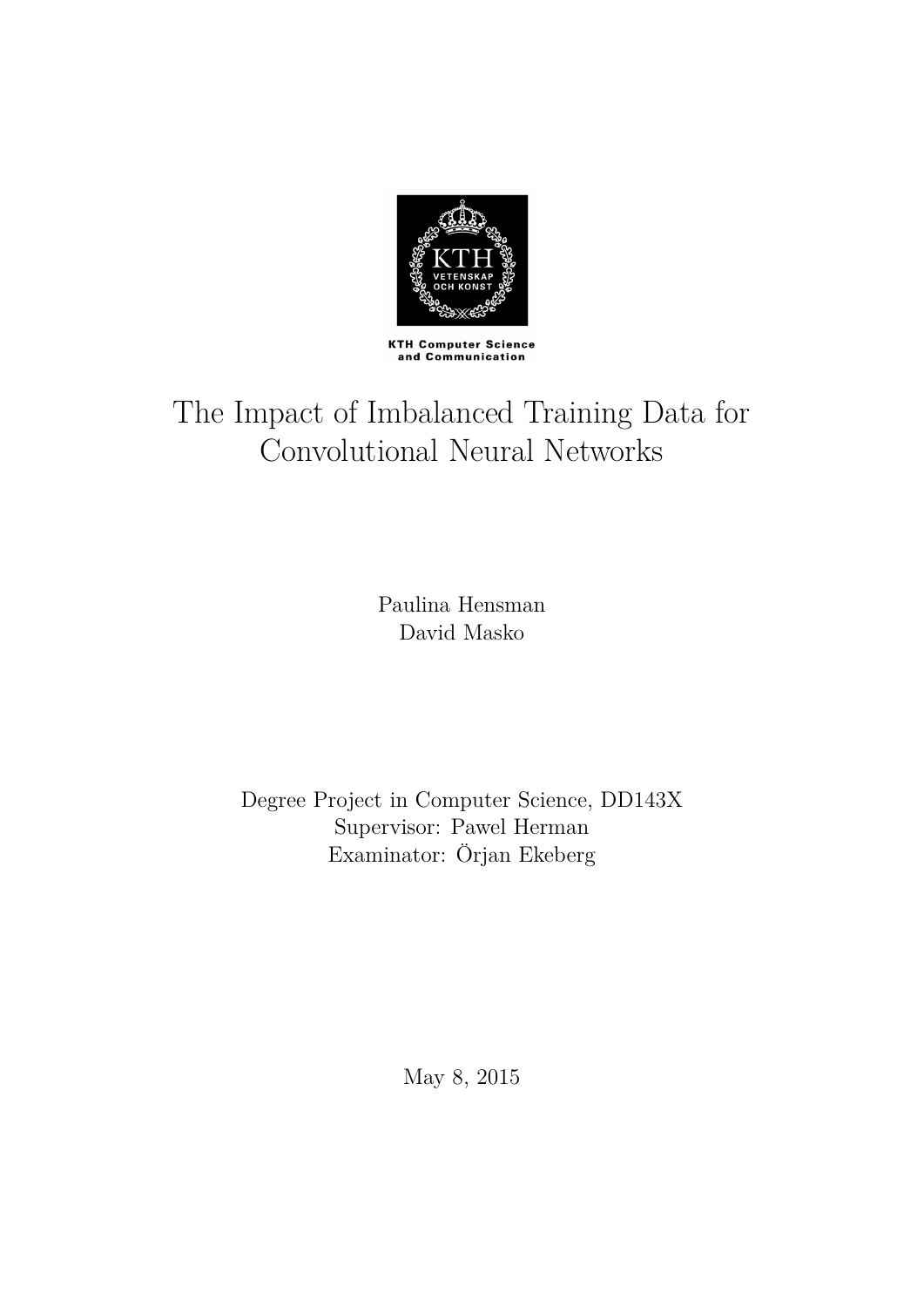### **Abstract**

This thesis empirically studies the impact of imbalanced training data on Convolutional Neural Network (CNN) performance in image classification. Images from the CIFAR-10 dataset, a set containing 60 000 images of 10 different classes, are used to create training sets with different distributions between the classes. For example, some sets contain a disproportionately large amount of images of one class, and others contain very few images of one class. These training sets are used to train a CNN, and the networks' classification performance is measured for each training set. The results show that imbalanced training data can potentially have a severely negative impact on overall performance in CNN, and that balanced training data yields the best results. Following this, oversampling is used on the imbalanced training sets to increase the performances to that of the balanced set. It is concluded that oversampling is a viable way to counter the impact of imbalances in the training data.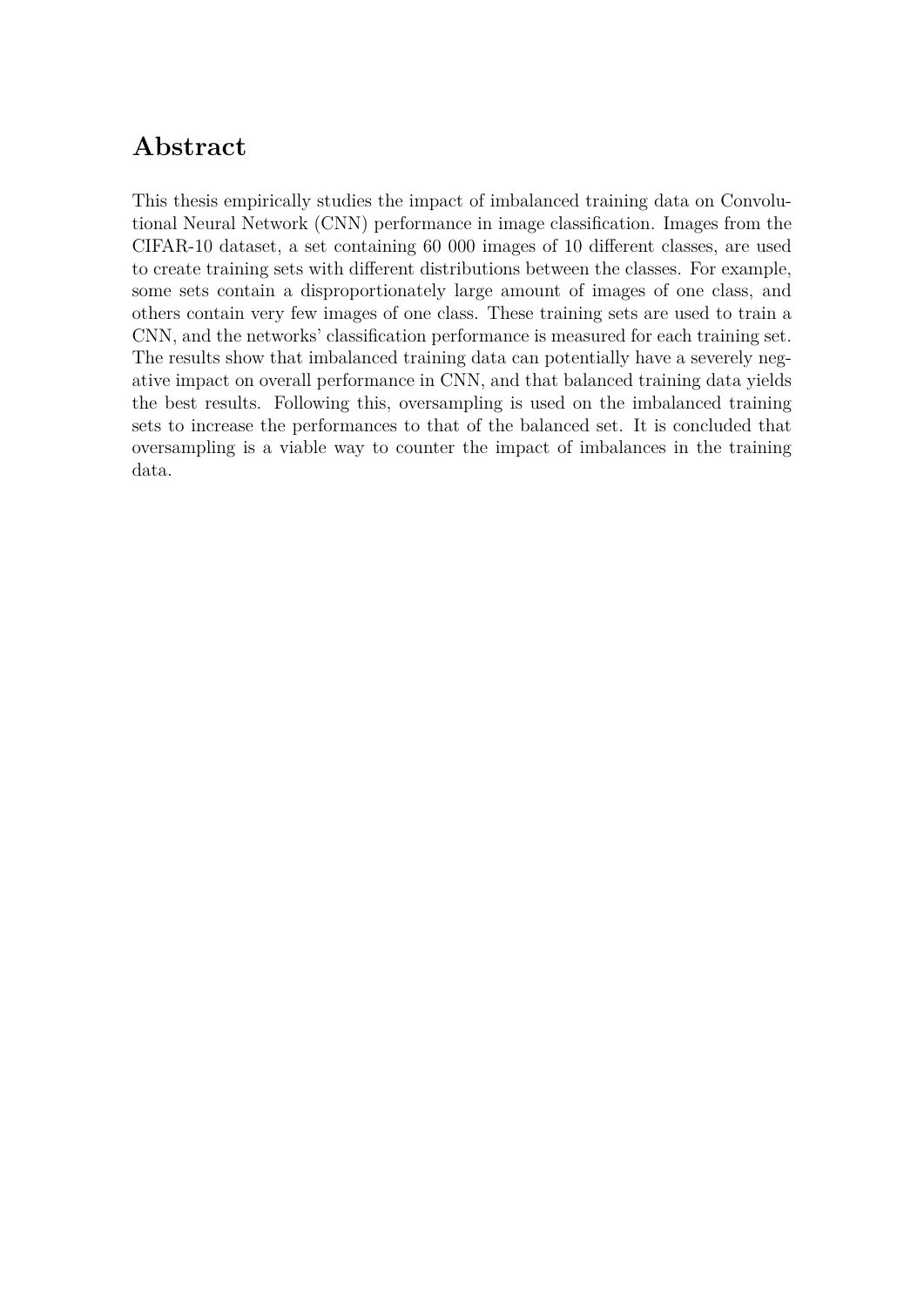### **Abstract in Swedish**

Detta kandidatexamensarbete utför en empirisk studie av den påverkan ojämnt fördelad träningsdata har på bildklassificeringsresultat för *Convolutional Neural Networks*(CNN). Bilder från datamängden CIFAR-10, bestående av 60 000 bilder fördelade mellan 10 klasser, används för att skapa träningsdatamängder med olika fördelningar mellan klasserna. Exempelvis innehåller vissa mängder oproportioneligt många bilder av en klass, medan andra innehåller väldigt få bilder av en klass. Dessa datamängder används för att träna ett CNN, och nätverkets klassificeringsresultat noteras för varje datamängd. Resultaten visar att ojämt fördelad träningsdata kan ha en markant negativ påverkan på de genomsnittliga resultaten för CNN, och att balanserad träningsdata ger bäst resultat. *Oversampling* används på de ojämnt fördeladade träningsdatamängderna vilket resulterar i samma resultat som för den balanserade träningsdatamängden. Detta visar att *oversampling* är ett gångbart sätt att motverka effekterna av ojämnt fördelad träningsdata.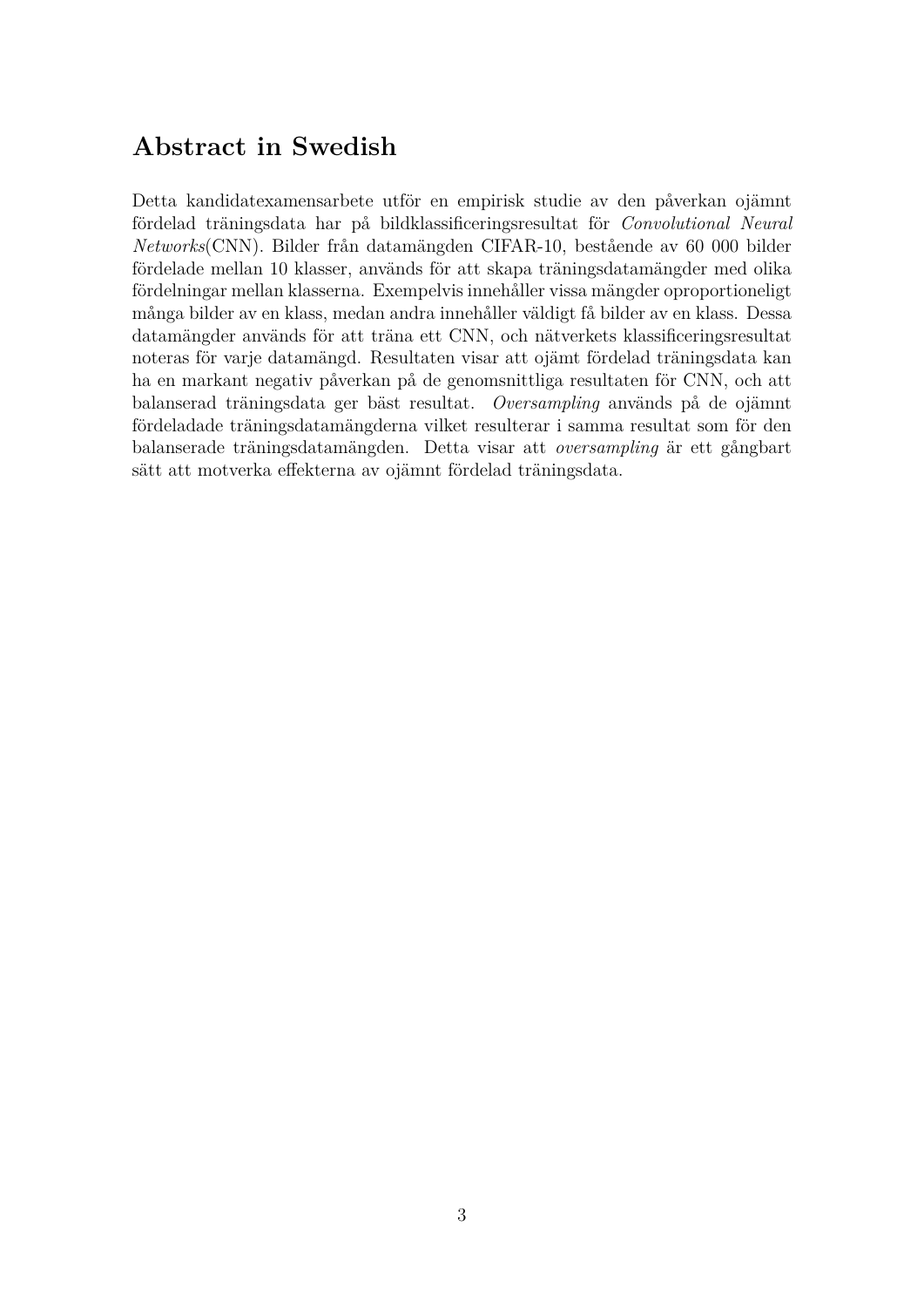## **Contents**

| $\mathbf{1}$ |                         | Introduction<br>$\overline{5}$                                                           |                |  |  |  |  |  |  |  |  |  |
|--------------|-------------------------|------------------------------------------------------------------------------------------|----------------|--|--|--|--|--|--|--|--|--|
|              | 1.1                     |                                                                                          | 6              |  |  |  |  |  |  |  |  |  |
|              | 1.2                     | Scope                                                                                    | 6              |  |  |  |  |  |  |  |  |  |
|              | 1.3                     |                                                                                          | 6              |  |  |  |  |  |  |  |  |  |
| $\bf{2}$     | <b>Background</b><br>7  |                                                                                          |                |  |  |  |  |  |  |  |  |  |
|              | 2.1                     |                                                                                          | $\overline{7}$ |  |  |  |  |  |  |  |  |  |
|              | 2.2                     |                                                                                          | $\overline{7}$ |  |  |  |  |  |  |  |  |  |
|              |                         | Improving performance of imbalanced data<br>2.2.1                                        | $\overline{7}$ |  |  |  |  |  |  |  |  |  |
|              | 2.3                     | Artificial neural networks                                                               | 8              |  |  |  |  |  |  |  |  |  |
|              |                         | Principles of artificial neural networks<br>2.3.1                                        | 8              |  |  |  |  |  |  |  |  |  |
|              |                         | 2.3.2                                                                                    | 9              |  |  |  |  |  |  |  |  |  |
|              |                         | 2.3.3<br>Deep learning networks $\ldots \ldots \ldots \ldots \ldots \ldots \ldots$       | 10             |  |  |  |  |  |  |  |  |  |
|              |                         | 2.3.4<br>Convolutional deep neural networks                                              | 11             |  |  |  |  |  |  |  |  |  |
|              | 2.4                     |                                                                                          | 11             |  |  |  |  |  |  |  |  |  |
|              |                         | 2.4.1                                                                                    | 11             |  |  |  |  |  |  |  |  |  |
|              |                         | 2.4.2<br><b>MNIST</b>                                                                    | 12             |  |  |  |  |  |  |  |  |  |
|              |                         | Tiny images dataset $\dots \dots \dots \dots \dots \dots \dots \dots \dots$<br>2.4.3     | 12             |  |  |  |  |  |  |  |  |  |
|              |                         | 2.4.4                                                                                    | 13             |  |  |  |  |  |  |  |  |  |
|              | 2.5                     | Related work                                                                             | 13             |  |  |  |  |  |  |  |  |  |
|              |                         |                                                                                          |                |  |  |  |  |  |  |  |  |  |
| 3            |                         | Methods                                                                                  | 14             |  |  |  |  |  |  |  |  |  |
|              | 3.1                     | Dataset                                                                                  | 14             |  |  |  |  |  |  |  |  |  |
|              | 3.2                     | Subsets                                                                                  | 14             |  |  |  |  |  |  |  |  |  |
|              |                         | 3.2.1<br>Distributions                                                                   | 15             |  |  |  |  |  |  |  |  |  |
|              |                         | 3.2.2                                                                                    | 16             |  |  |  |  |  |  |  |  |  |
|              |                         | Oversampling CIFAR-10 subsets<br>3.2.3                                                   | 16             |  |  |  |  |  |  |  |  |  |
|              | 3.3                     | <b>CNN</b>                                                                               | 16             |  |  |  |  |  |  |  |  |  |
|              |                         | 3.3.1<br>Framework                                                                       | 16             |  |  |  |  |  |  |  |  |  |
|              |                         | 3.3.2<br>Parameters                                                                      | 16             |  |  |  |  |  |  |  |  |  |
|              |                         | 3.3.3<br>Testing method $\ldots \ldots \ldots \ldots \ldots \ldots \ldots \ldots \ldots$ | 17             |  |  |  |  |  |  |  |  |  |
|              | 3.4                     |                                                                                          | 17             |  |  |  |  |  |  |  |  |  |
|              |                         |                                                                                          |                |  |  |  |  |  |  |  |  |  |
| 4            | Results<br>18           |                                                                                          |                |  |  |  |  |  |  |  |  |  |
|              | 4.1                     | Distribution performance                                                                 | 18             |  |  |  |  |  |  |  |  |  |
|              | 4.2                     |                                                                                          | 19             |  |  |  |  |  |  |  |  |  |
|              |                         |                                                                                          |                |  |  |  |  |  |  |  |  |  |
| $\bf{5}$     | <b>Discussion</b><br>21 |                                                                                          |                |  |  |  |  |  |  |  |  |  |
|              | 5.1                     |                                                                                          | 21             |  |  |  |  |  |  |  |  |  |
|              | 5.2                     |                                                                                          | 22             |  |  |  |  |  |  |  |  |  |
|              | 5.3                     |                                                                                          | 22             |  |  |  |  |  |  |  |  |  |
|              | 5.4                     |                                                                                          | 23             |  |  |  |  |  |  |  |  |  |
|              |                         |                                                                                          |                |  |  |  |  |  |  |  |  |  |
|              |                         | References                                                                               | 24             |  |  |  |  |  |  |  |  |  |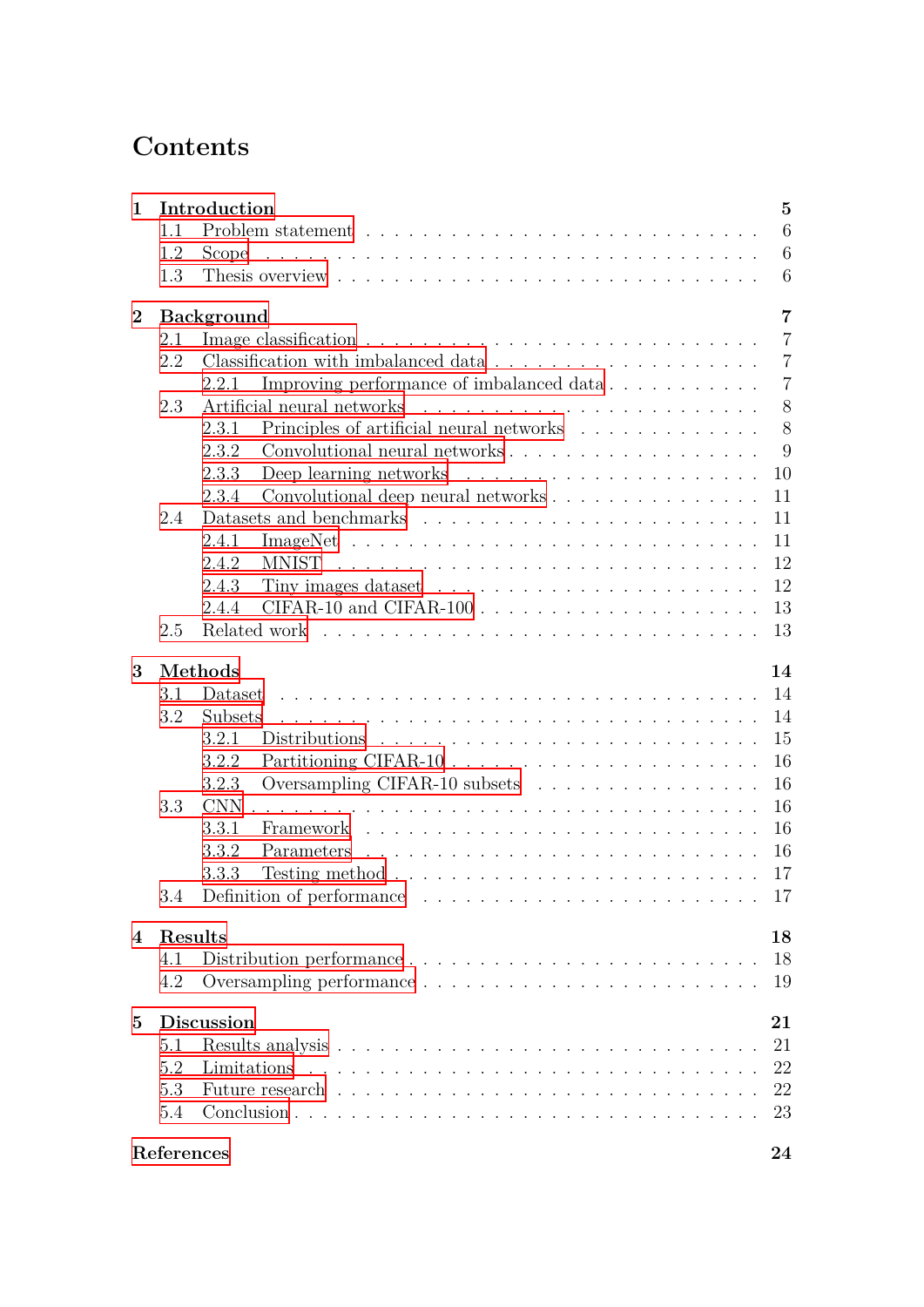### <span id="page-5-0"></span>**1 Introduction**

Over the past few years Artificial Neural Networks (ANN) have received major attention due to breakthroughs in several fields, such as computer vision[[1\]](#page-24-0), voice recognition[[2\]](#page-24-1) and natural language processing[[3](#page-24-2)]. With statistical methods[[4](#page-24-3)] these networks are able to approximate underlying functions and patterns in large amounts of data without any prior knowledge or assumptions about it.

Two special types of ANN known as Deep Neural Network (DNN) and Convolutional Neural Network (CNN) are today the state-of-the-art approach to solving several complex problems. One of these problems is *image classification*[\[1\]](#page-24-0), the task of identifying which class an image belongs to given a number of options. Image classification is useful in several contexts, among them optical character recognition (commonly known as OCR)[\[5](#page-24-4)], image search, and self-driving cars[\[6](#page-24-5)]. DNN and CNN currently outperform all of the previous machine learning approaches to this problem[[7\]](#page-24-6). The downside of these networks is that in order for them to be trained to a satisfying level, a lot of data is required[[8\]](#page-24-7). Image classification using CNN requires labeled images, and as the labeling has to be done by humans to be reliable, acquiring the data is hard.

Several labeled image datasets are publicly available to provide researchers and machine learning practitioners benchmarking resources[[5\]](#page-24-4)[\[9](#page-24-8)][[10](#page-24-9)][[11\]](#page-24-10). This base of benchmarking sets enables comparison[[11\]](#page-24-10) between image classification methods and is used to prove progress in the field  $[1]$  $[1]$ . The favored datasets for single class classification benchmarking, for example MNIST[[5\]](#page-24-4) and CIFAR[[9\]](#page-24-8), contain the same amount of images for each class. This is known as *balanced* or *even* datasets[[12\]](#page-24-11). Balanced datasets have been empirically shown to outperform *imbalanced* datasets[\[13](#page-24-12)][[14](#page-24-13)][[15\]](#page-24-14). However, in most real-life situations, the available datasets are imbalanced.

Dealing with imbalanced data is a well known challenge in machine learning, and several methods to lessen the impact of imbalanced datasets exist[\[13](#page-24-12)][[14](#page-24-13)][[15\]](#page-24-14). A simple method is *oversampling*, duplicating instances of under-represented classes until a balanced dataset is created[[13\]](#page-24-12)[\[14\]](#page-24-13). Although such methods are known to perform well in machine learning algorithms[\[13](#page-24-12)][[14](#page-24-13)] there is no research on the effects of imbalanced data on DNN and CNN with the benchmarking datasets.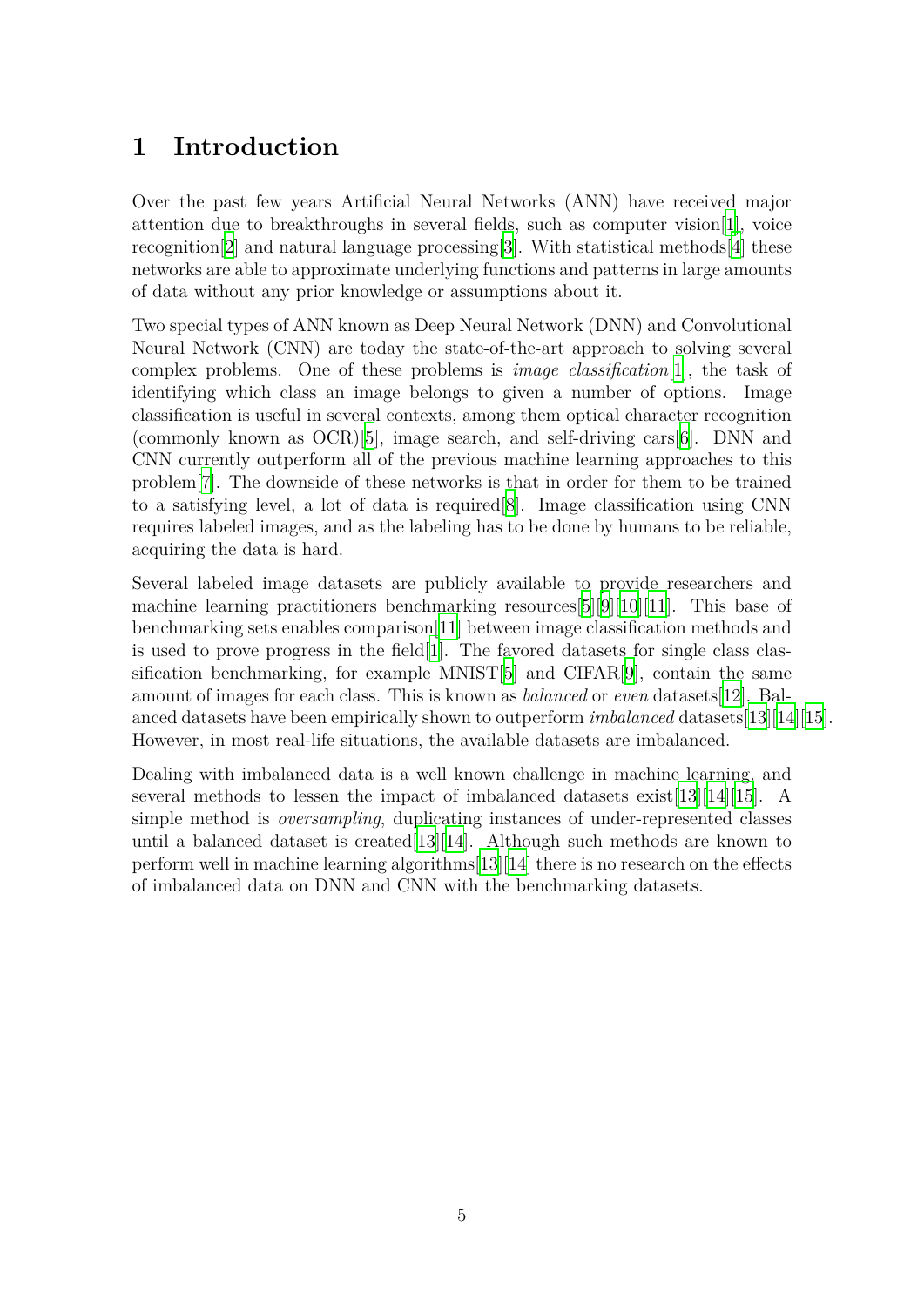### <span id="page-6-0"></span>**1.1 Problem statement**

The aim of this thesis is to approximate the loss (or possibly the increase) in CNN image classification performance due to imbalanced distribution in training data. This will give insight into what types of distributions cause underperforming, and how successful oversampling is in increasing the performance. The thesis aims to investigate the following:

- How important is a balanced distribution in training sets for CNN?
- How is the CNN performance affected by different distributions in training data?
- Can performance be improved by adjusting the distribution in training data, and what methods are available for adjusting it?

### <span id="page-6-1"></span>**1.2 Scope**

A single dataset will be used to create subsets with different distributions of data between the classes, and these will be used to train a CNN. The limitation of one dataset avoids performance differences due to varying suitability between CNN configurations and datasets. The aim of this thesis is not to reach high classification performance, but to compare performances between networks trained with differently distributed datasets. Thus, only a single simple CNN implementation will be used.

It is expected that training a CNN with a balanced dataset will lead to the best performance, compared to CNN trained with other distributions with the same total amount of training data. Oversampling the classes with less data in imbalanced datasets is expected to increase the overall performance of the network, but it will not reach the performance of a CNN trained with an originally balanced dataset.

### <span id="page-6-2"></span>**1.3 Thesis overview**

<span id="page-6-3"></span>Section 2 introduces image classification and how imbalanced data can affect the performance of image classifiers. It talks about the principles of ANN and describes some notable implementations, and mentions a number of popular datasets and related work. In section 3, the choices of dataset, distributions and network parameters are motivated, and the testing procedure is explained. In section 4, the results are presented. In section 5, the results are analyzed, limitations are discussed, and a conclusion is presented.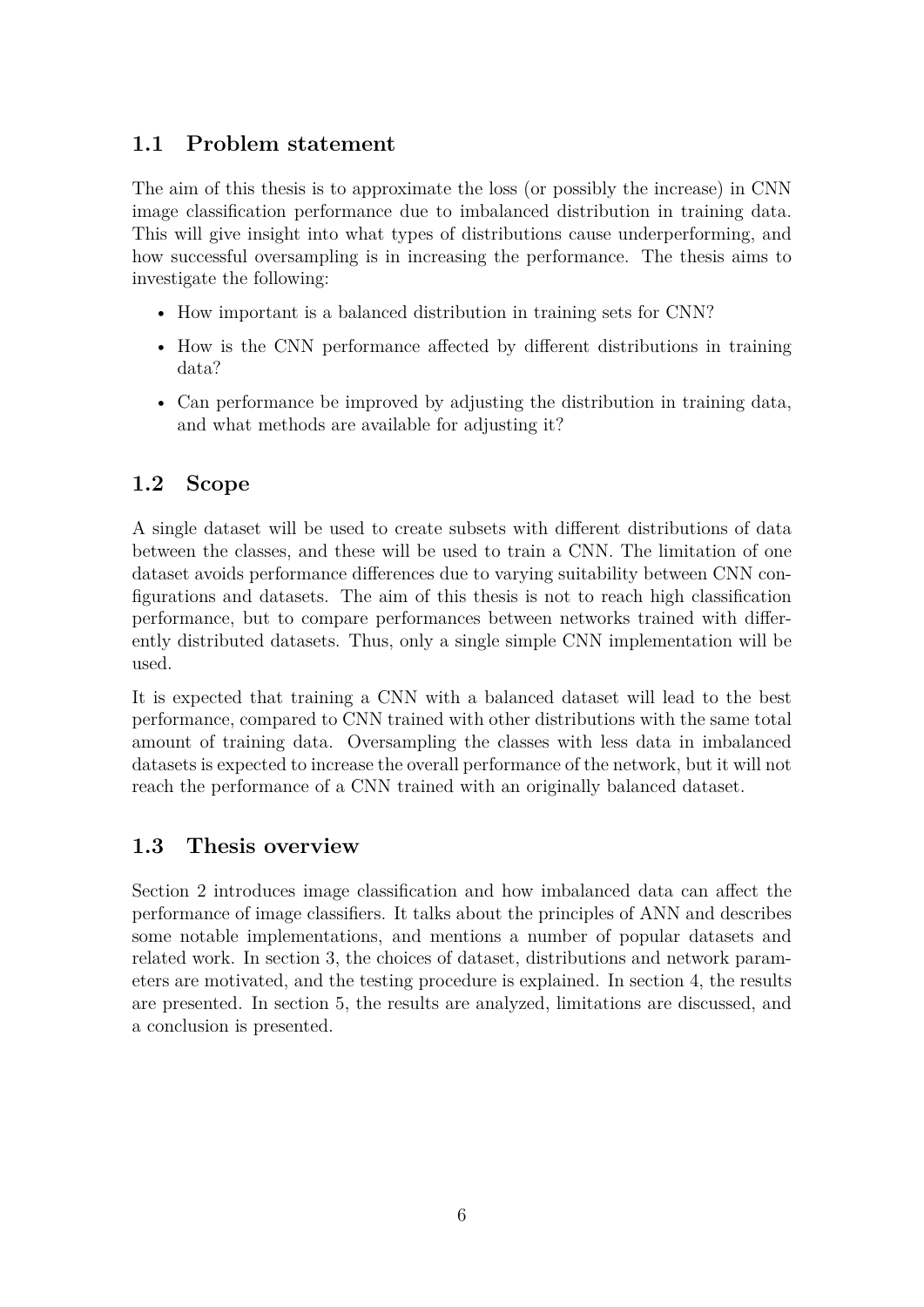### **2 Background**

This section introduces image classification and the effect of imbalanced data on the performance of machine learning algorithms and ANN. Some solutions to improve the performance with imbalanced data will be presented followed by an explanation of the state-of-the-art ANN approaches used in image classification. Finally, multiple datasets used to benchmark image classification algorithms will be presented, as well as some related work.

### <span id="page-7-0"></span>**2.1 Image classification**

Image classification is the process of selecting which class a given image belongs to, i.e. what objects an image contains. When classifying images, there are two categories of annotations. *Image-level annotation* is a binary label saying whether or not an object class exists in an image, e.g "this image contains a cat". *Objectlevel annotation* is specific as to where in an image a certain object can be found, e.g. "there is a screwdriver centered at position (20,25) with width of 50 pixels and height of 30 pixels"<sup>[\[7](#page-24-6)]</sup>. This thesis will focus on image-level annotations.

### <span id="page-7-1"></span>**2.2 Classification with imbalanced data**

Imbalanced data means that the data used in machine learning training has an imbalanced distribution between the different classes. Imbalanced data poses a challenge in classification problems, since algorithms trained with balanced datasets surpass those trained with imbalanced datasets in performance [[13\]](#page-24-12) [\[14\]](#page-24-13) [\[15](#page-24-14)]. In practice, the available data is often imbalanced[\[14\]](#page-24-13). However, most machine learning algorithms assume a balanced distribution or the same distribution of classes in new, unlabeled data as in the known training data[[15](#page-24-14)]. Such algorithms underperform if the training data does not have the same distribution as the unknown data that needs to be classified[\[13\]](#page-24-12). Furthermore, most machine learning algorithms aim to minimize the overall error rate which results in worse performance for the classes that are under-represented in the training data[\[13](#page-24-12)]. This can have a very negative impact if the rare classes are of importance, for example in rare disease diagnostics[[14\]](#page-24-13). However, imbalanced data has received a great deal of research interest[\[13\]](#page-24-12) and there are many successful methods of countering it.

#### <span id="page-7-2"></span>**2.2.1 Improving performance of imbalanced data**

Solutions to the imbalance problem aim to reduce the bias towards the plentiful classes and can be divided into three categories; *sampling techniques*, *cost sensitive techniques*, and *one-class learning*[[13](#page-24-12)][[14](#page-24-13)].

*Sampling techniques* create balanced distributions by altering the original dataset[[13\]](#page-24-12). Simple sampling techniques include duplicating instances from the minority classes until a balanced distribution is reached (*oversampling*) or removing instances from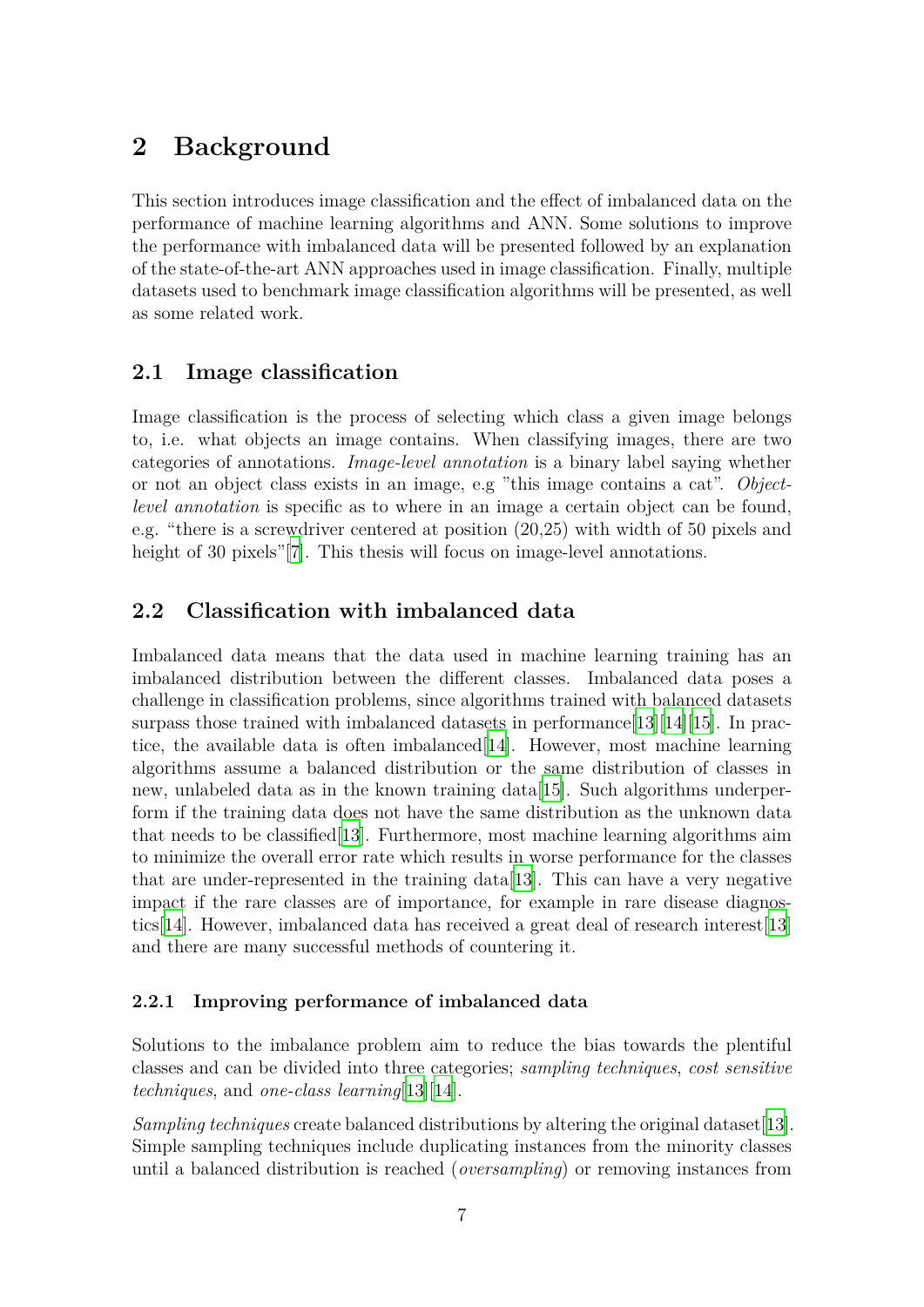over-represented classes (*undersampling*)[\[13\]](#page-24-12)[\[14\]](#page-24-13). However, it is suggested that a combination is the best solution for extremely imbalanced distributions[\[14\]](#page-24-13). Advanced sampling techniques consist of generating new data in minority classes based on the current data[\[13\]](#page-24-12).

*Cost sensitive techniques* address the learning itself, keeping the original dataset intact. These approaches increase the bias towards the minority-classes[\[13](#page-24-12)]. For example, a higher penalty can be given to the network when it misclassifies the minority classes during training, thus encouraging it to learn those classes better[[14\]](#page-24-13).

*One-class learning* only provides training data from a single class, aiming to provide a tight boundary for the class, serving as anomaly detection[\[13\]](#page-24-12).

### <span id="page-8-0"></span>**2.3 Artificial neural networks**

This section will introduce the principles of ANN and two specialized implementations, CNN and DNN. It will also talk about Convolutional Deep Neural Networks (CDBN), a combination of CNN and DNN.

### <span id="page-8-1"></span>**2.3.1 Principles of artificial neural networks**

ANN is an attempt to imitate the behaviour of the information processing in the biological nervous system, and use it to solve various problems. The basics of this structure is creating an interconnected network of neurons and process input by sending it through the network. This is similar to the impulses travelling between the millions of synapses in the biological nervous system. The neurons in an ANN are connected with weights, which set the amount of influence the output of a neuron has on another neuron. The structures and paradigms of ANN are many but share the common factor of being only partially pre-determined. The networks are trained with a selection of learning algorithms, which are automatically adaptive in nature rather than explicitly programmed. This makes ANN suitable for machine learning and pattern recognition. A key characteristic in an ANN is defined by whether the output signal from a neuron will affect its input, hence creating a recursive effect. Such networks are called recurrent in contrast to feed-forward networks that lack connection loops.[\[4](#page-24-3)]

A feed-forward network is divided into multiple layers (Figure [1](#page-9-1)). Each layer is computed by applying the weights to the output of the previous layer. The data passes through the network layerwise in a defined order. The first layer is always the input layer, which takes the input data. The final layer is thus the output layer. There may be several layers between the input and the output layers. However, most learning algorithms have difficulty training a network with a lot of layers[[16](#page-25-0)][[4\]](#page-24-3).

The learning of an ANN is generally either supervised or unsupervised. The difference between these two paradigms is that supervised training provides the network with a pair of input data and output data, called labelled data. With the given data,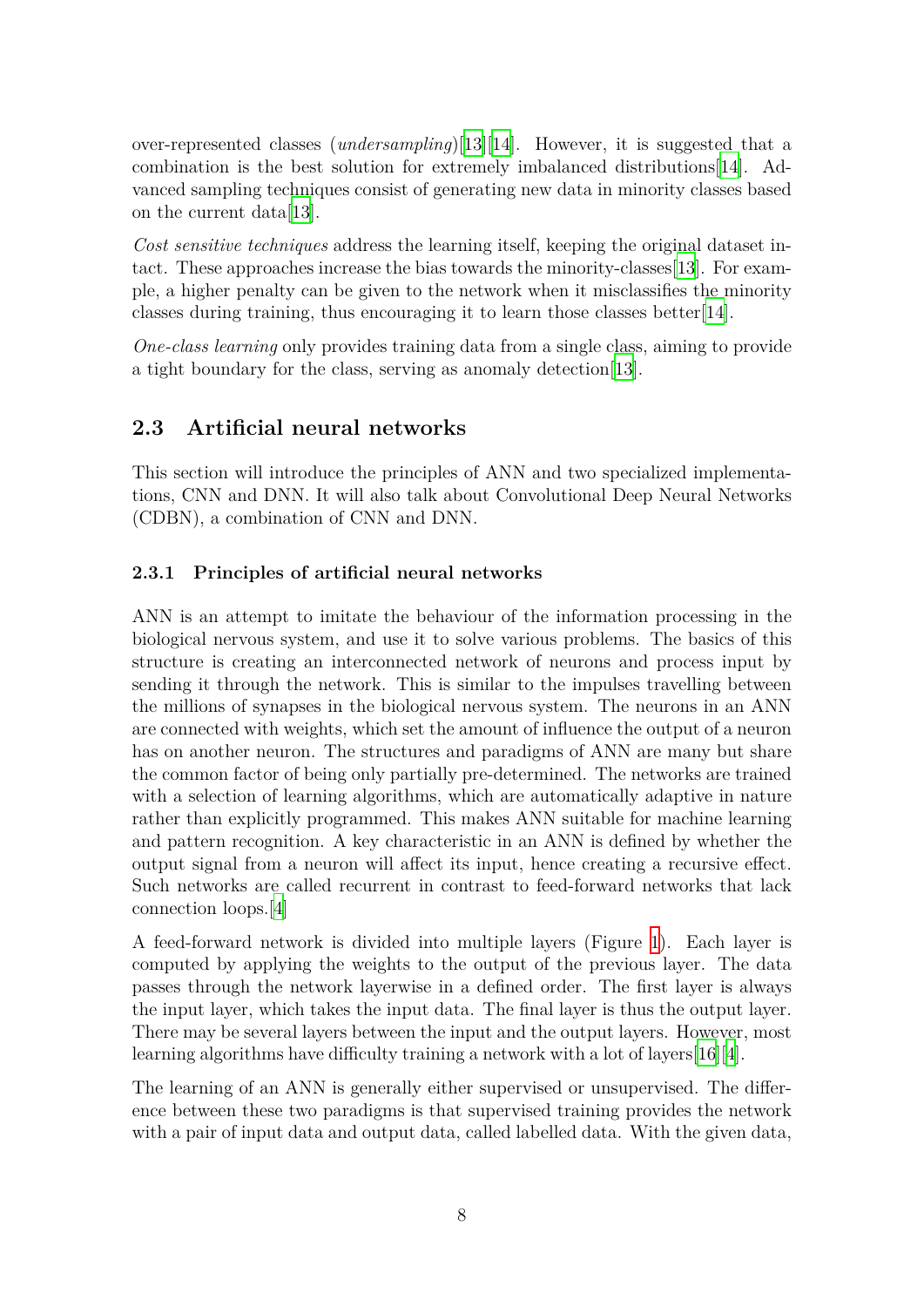

<span id="page-9-1"></span>Figure 1: An example of a feed forward network with 2 layers and 1 output node. Source: www.codeproject.com[[17](#page-25-1)]

the network has to change the weights so that the input in the training set will provide the given output after passing through the network. Unsupervised learning on the other hand only provides the input, and the output is unknown, unlabelled data. In the unsupervised case, the ANN has to try to find some hidden structure in the data without getting negative nor positive feedback on its progress[[4\]](#page-24-3).

#### <span id="page-9-0"></span>**2.3.2 Convolutional neural networks**



<span id="page-9-2"></span>Figure 2: A visual representation of CNN Source: deeplearning.net[[18\]](#page-25-2)

The CNN is a specialized feed-forward network that is a state-of-the-art model for image classification [\[19](#page-25-3)][[20](#page-25-4)][[11\]](#page-24-10). The structure is inspired by the stimulus processing in the biological brain's primary visual cortex[\[20](#page-25-4)]. The inspiration lies within the addition of convolutional layers doing subsampling of data that combines continuous areas of adjacent pixels into single values[\[21\]](#page-25-5). This subsampling makes up the output of each convolutional layer as seen in Figure [2](#page-9-2).

The layer structure of a CNN is one, or several convolutional layers in succession, followed by fully connected regular ANN layers. This structure is visualized in Figure [2](#page-9-2). The convolutional layers act as feature extraction layers and the last fully connected ANN layers act as the classification module. The convolutional layers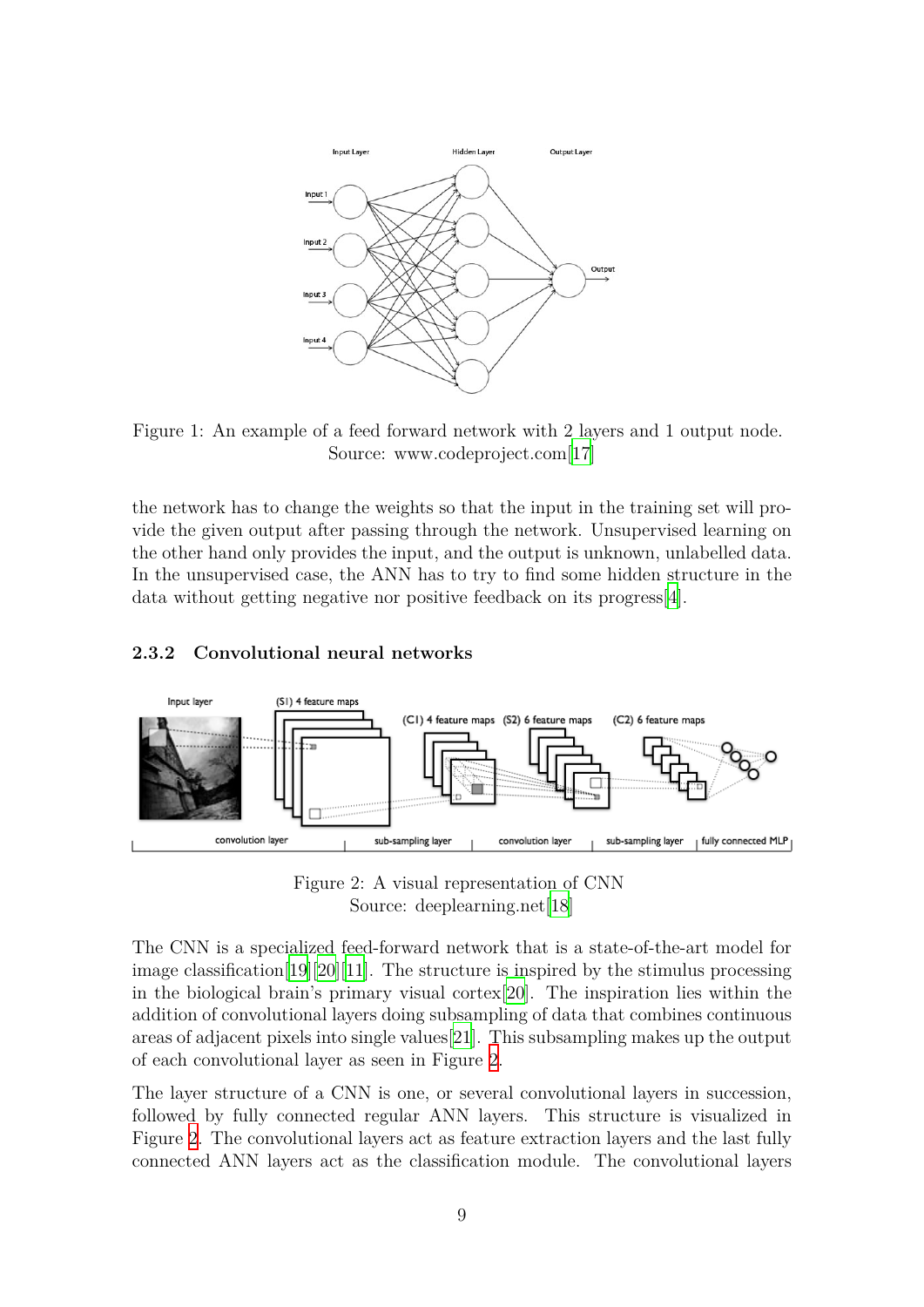consist of three different layers; the *filter bank layer*, the *non-linearity layer*, and the *feature pooling layer*[[22\]](#page-25-6).

The input and output of each convolutional layer is a 3D matrix where the first two dimensions are the image height and width, and the third is the number of feature maps. The feature maps for an RGB image would for example be three; one for each color channel. Thus, such an image would be represented with three separate images in the initial input, each with a single unique color channel [\[23](#page-25-7)]. The output feature maps are undefined in nature and depend on the training. The deeper the network, the higher the level of features in the output[\[22](#page-25-6)].

The *filter bank layer* is constructed of several trainable kernels that each recognize a particular feature. This feature extraction is done at every location of the input, and thus the convolutional layer is not sensitive as to where a feature is located in the input image.

The *non-linearity layer* will apply a non-linear sigmoid transfer function on the entire output from the filter bank layer. This transfer function comes in a number of variants that have shown prowess in different ways, for example by creating local competition between adjacent features. [[22](#page-25-6)]

The *feature pooling layer* is the layer that performs the sub-sampling of the convolutional layer. This sub-sampling is done for each feature map and results in a lower resolution representation of the map, but with increased noise resistance. The sub-sampling could for example be done by setting each value in the feature map as the average of its neighbours within a certain range.[[22\]](#page-25-6)

After the final convolutional layer the output will be passed to the classification module. The classification module consists of several fully connected layers. These layers result in an output specifying the class, or classes, contained within the image[\[22\]](#page-25-6).

### <span id="page-10-0"></span>**2.3.3 Deep learning networks**

DNN is a feed-forward type of ANN that solves the efficiency difficulties that arise when applying learning on a feed-forward network with a large amount of lay- $ers[21][16]$  $ers[21][16]$  $ers[21][16]$  $ers[21][16]$ . Its significance is due to the fact that adding a layer with N nodes results in better ability to create complex approximations than just adding N nodes to an existing layer[\[24\]](#page-25-8). The learning is performed greedily on each set of weights between each layer using the Restricted Boltzmann Machine algorithm (RBM). This implementation of the RBM finds the maximum likelihood for each weight in the connections between two bipartite layers given the input [\[21](#page-25-5)][[16](#page-25-0)]. RBM can be used on DNN since DNN are feed-forward networks and will always fulfill the requirement of a bipartite graph[[16\]](#page-25-0).

Deep learning networks benefit from being able to be trained in an unsupervised manner during a pre-training stage followed by supervised training. Combining these learning paradigms has been shown to improve the results of DNN[\[8](#page-24-7)][[25](#page-25-9)]. A problem with supervised learning is that it is subject to overfitting - a phenomenon that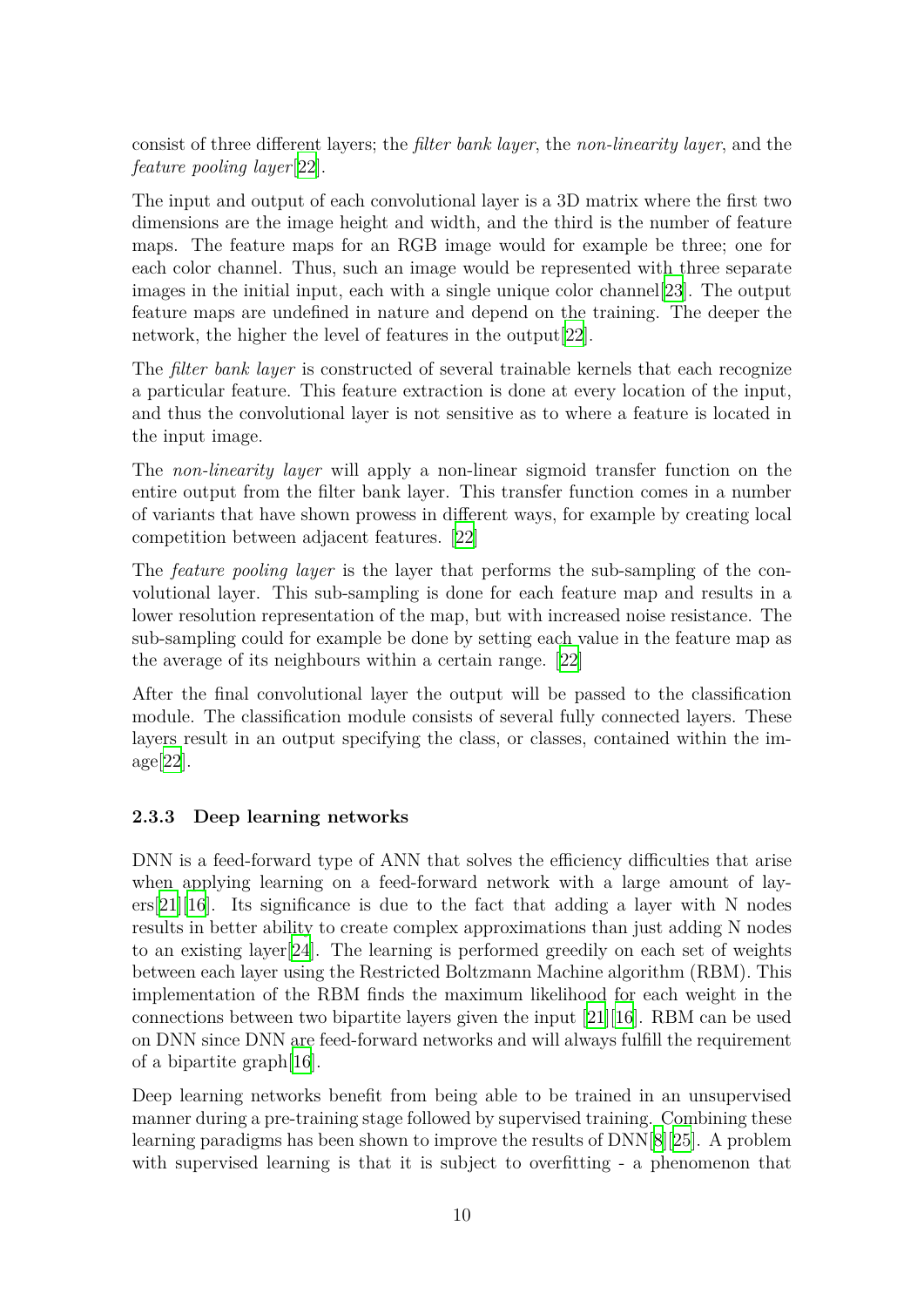occurs when a network becomes too niche in relation to its learning data causing it to under-perform on unlabeled data after the training[[4](#page-24-3)]. By introducing unsupervised training prior to supervised training, the issue of overfitting is reduced. This is a result of supervised learning being amenable to slightly overfit supervised data introduced early in the training[[8\]](#page-24-7). This suggests that this network type inherently improves performance of imbalanced data.

### <span id="page-11-0"></span>**2.3.4 Convolutional deep neural networks**

The CDBN is a combination of the CNN and the DNN. The CDBN combines the stacked convolutional layers with subsampling and the greedy RBM training approach from DNN[[26\]](#page-25-10). This is achieved through an altered RBM, a convolutional RBM (CRBM). The alteration of the CRBM is that instead of evaluating each weight separately the weights are shared within different groups, resembling the subsampling of CNN [[26](#page-25-10)].

Since the CDBN is trained in a similar manner as DNN it is possible to train a CDBN with unsupervised data prior to the labeled training. The unlabeled data has also been shown not to be restricted to the classes of the actual labeled training data[\[26\]](#page-25-10). CDBN has been successful in almost replicating the performance of the state-ofthe-art CNN implementations with a lot of available labeled data. Additionally, CDBN has been shown to surpass the performance of such implementations when the amount of labeled data is restricted[[26\]](#page-25-10).

### <span id="page-11-1"></span>**2.4 Datasets and benchmarks**

There are several datasets available to benchmark image classification implementations. These datasets consist of a combination of labeled and unlabeled images of various quantities. This section will cover the most popular and recognized datasets.

### <span id="page-11-2"></span>**2.4.1 ImageNet**

<span id="page-11-3"></span>

Figure 3: Example images from ImageNet 2011 Fall Release Source: image-net.org [\[27](#page-25-11)][[28](#page-26-0)][[29\]](#page-26-1)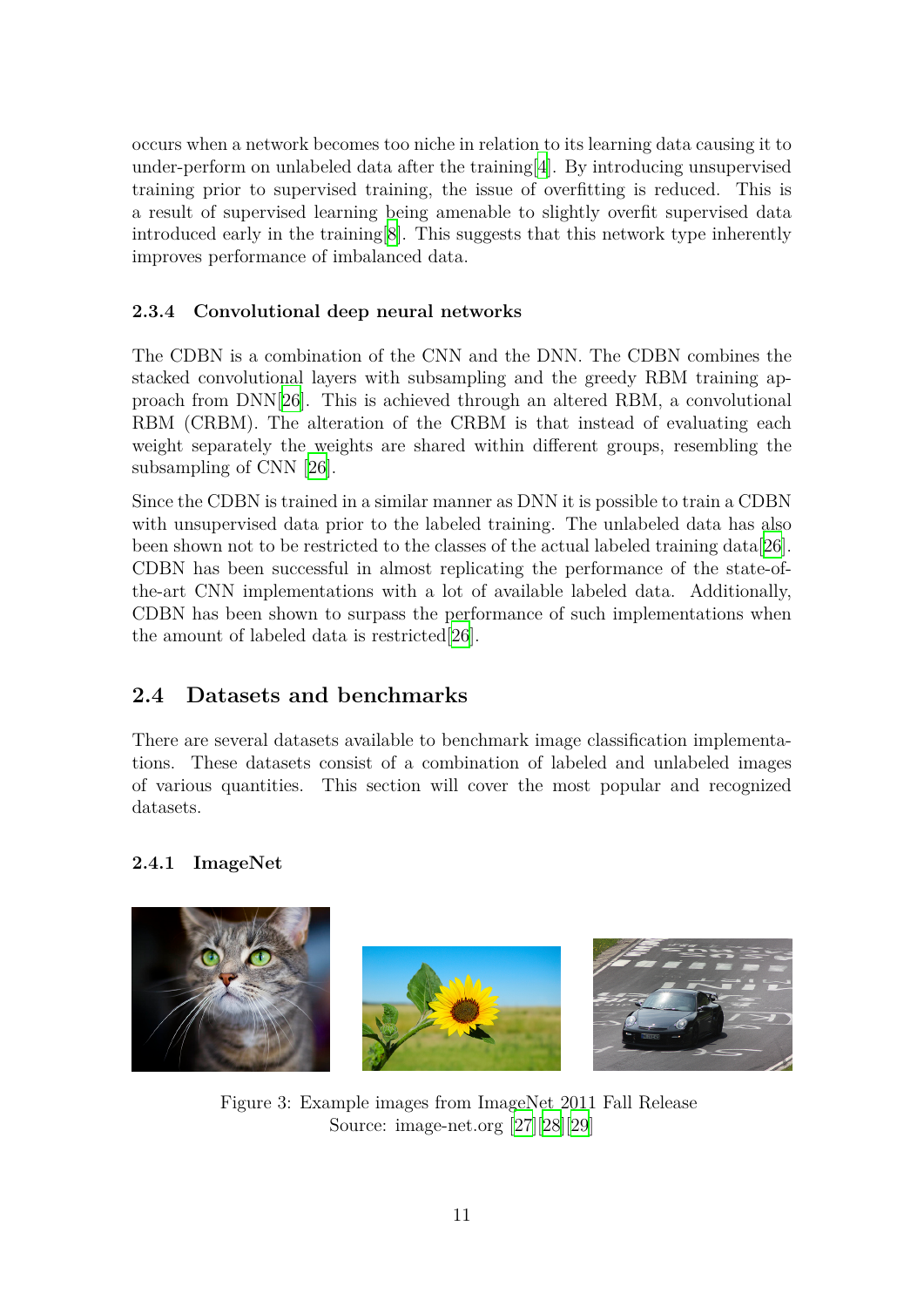The current standard image classification and object detection benchmark is the ImageNet Large Scale Visual Recognition Challenge, which has been running annually since  $2010[10]$  $2010[10]$ . The participants of the challenge receive a large number (over a million) of manually annotated images as a training set, as well as a test set without annotations. Some image examples are shown in Figure [3](#page-11-3). After training their algorithms with the training set, they let the algorithms annotate the unlabeled images and send them in for evaluation[[10](#page-24-9)].

The year 2012 marked a turning point in the challenge results, as large-scale CNN was introduced. This approach won both tasks of the 2012 challenge with a big margin, with an error rate of 15.3% compared to 26.2% achieved by the second best approach, which used Fisher vectors [\[30\]](#page-26-2). Due to the success of the CNN in the 2012 challenge, in 2013 the vast majority of the teams used CNN[\[10\]](#page-24-9). There has been a lot of improvement over the years of the challenge. For Image Classification, the error rate of the winner has dropped from  $28.2\%$  in 2010 to 6.7% in 2014[\[10\]](#page-24-9).

Data from previous years is available, and researchers may ask for access to the material and also test their networks and algorithms on the automated judge system[[10\]](#page-24-9).

#### <span id="page-12-0"></span>**2.4.2 MNIST**



<span id="page-12-3"></span>Figure 4: Example digits from MNIST Source: Classification Datasets Results [\[11](#page-24-10)]

The Mixed National Institute of Standards and Technology (MNIST) database is a large database of 70 000 handwritten digits (Figure [4\)](#page-12-3). MNIST is a mixture of subsets from the different National Institute of Standards and Technology (NIST) datasets that were collected from high school students and Census Bureau employees that have also been normalized to a  $20x20$  size [\[5](#page-24-4)]. The MNIST dataset has been widely used to benchmark image classification machine learning algorithms [[5\]](#page-24-4) [\[11\]](#page-24-10) with a lowest error rate of  $0.21\%$  achieved in 2013 by Li Wan et al[\[31](#page-26-3)].

#### <span id="page-12-1"></span>**2.4.3 Tiny images dataset**

<span id="page-12-2"></span>The Tiny Image dataset is a collection of almost 80 million 32x32 images of various kinds. These images consist of varying labeling quality from correctly labeled, wrongly labeled, to not labeled at all[[32\]](#page-26-4). For example images, see Figure [5](#page-13-2).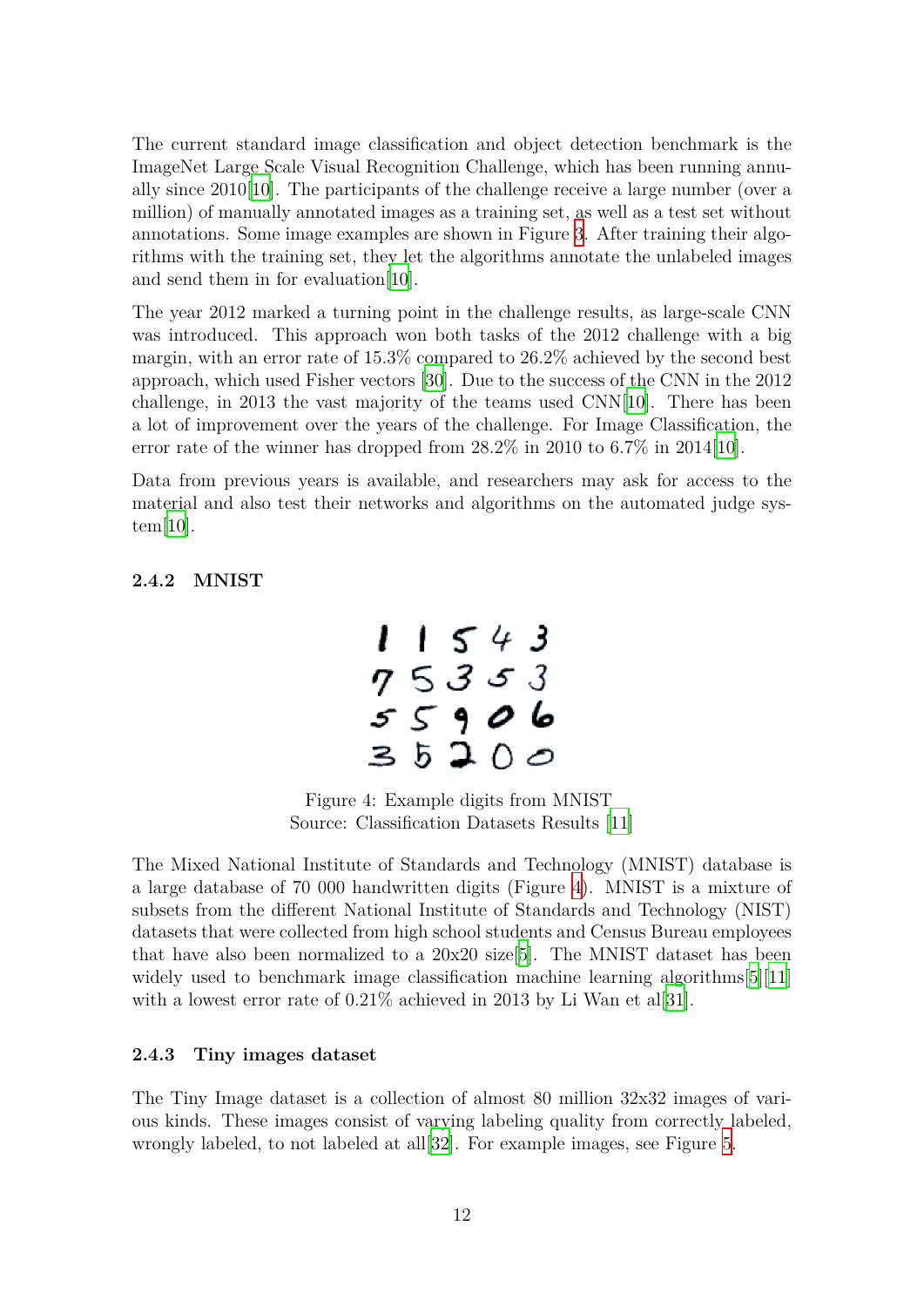

Figure 5: Example images from CIFAR-10, one from each class Source: CIFAR-10 [[33\]](#page-26-5)

<span id="page-13-2"></span>The CIFAR datasets are subsets of 60 000 images from the Tiny Image dataset with 10 different classes in the CIFAR-10 set (Figure [5](#page-13-2)), and 100 classes in the CIFAR-100 set[[9\]](#page-24-8). The subject may not be centered in the image, it may only be partial within the image, and the backgrounds vary[\[20](#page-25-4)]. The selected classes in CIFAR-10 are mutually exclusive, so there is no overlap between the classes[[9\]](#page-24-8). The challenge of classifying the CIFAR-10 dataset has been attempted by a human who reached 94% accuracy[[34](#page-26-6)]. The current best result by machine learning was achieved by Chen-Yu Lee et al in 2014 with an accuracy of 91.78% [\[1\]](#page-24-0). Lee et al also hold the best score of CIFAR-100, with the same implementation as for CIFAR-10, with  $65.43\%$  accuracy[\[1](#page-24-0)].

### <span id="page-13-0"></span>**2.5 Related work**

In 2003, Weiss and Provost[[35\]](#page-26-7) empirically analyzed the best distributions for training data when some data had to be removed due to a restriction on the data amount. This study compared subsets of 26 natural imbalanced datasets. The study showed that is was best to remove data from the over-represented classes, giving the resulting set a balanced distribution. Retaining the original distribution when removing data also gave a good performance. The study also introduced their own "budgetsensitive" progressive sampling algorithm that showed the best results[[35\]](#page-26-7).

<span id="page-13-1"></span>In 2013, Song, Morency, and Davis showed the negative effect of imbalanced training data using datasets named MSRC-12 and NATOP[\[12\]](#page-24-11). The balanced distribution yielded the best performance. The study successfully increased the performance of the imbalanced datasets with a combination of a cost-sensitive technique and undersampling, but did not reach a performance above the original balanced distribution[\[12](#page-24-11)].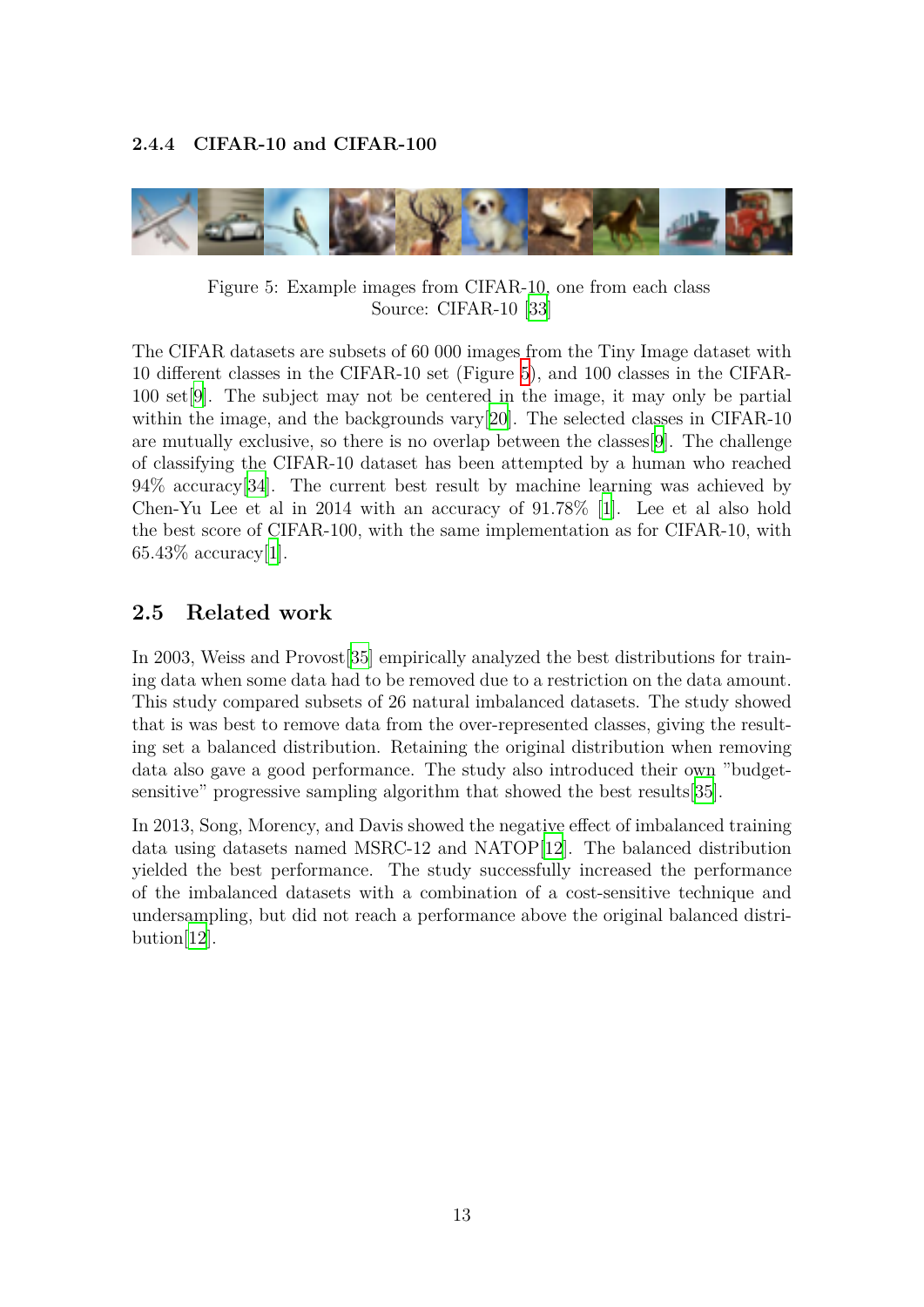### **3 Methods**

A single dataset was selected and partitioned into subsets with different artificially created distributions, in order to measure the impact of differently distributed training data on CNN performance. Caffe[[36](#page-26-8)] was used as the CNN library to conduct performance tests on each subset several times to gauge the average performance. Oversampling was performed on the subsets with imbalanced distributions to evaluate and compare the effectiveness of oversampling on different distributions.

### <span id="page-14-0"></span>**3.1 Dataset**

The CIFAR-10 dataset was used for the experiments, as its advantages were several. It is limited to only 10 classes with 6000 images each. This made it possible to test multiple subsets with imbalanced distributions of images from each class in isolation. Imbalanced distributions would have been difficult to obtain from CIFAR-100, as it only contains 600 images of each class. Simple implementations for CNN classifying CIFAR-10 already existed, providing suitable network parameters[[37](#page-26-9)]. The network was also able to be trained at a fast rate due to the small image sizes. This was an important consideration due to limited available computational power and amount of different subsets.

The ImageNet database was discarded mainly due to the larger image sizes. ImageNet also provides thousands of classes, while CIFAR-10 consists of a small mutually exclusive selection of classes, making CIFAR-10 more accessible. The Tiny Images database was discarded as an option due to lack of organized structure and inconsistent label quality.

The MNIST dataset was a possible choice fulfilling the criteria above. However, CIFAR-10 consists of images from a variety of angles, MNIST does not. It was concluded that the CIFAR-10 dataset provided a more complex classification task.

Using multiple datasets with different original distributions was left out due to the risk of introducing differences in performance due to the difference between the datasets themselves. By using a single dataset, all images were of the same size and the network parameters did not favor any particular dataset. By restricting the tests to only one dataset any differences in performance were only due to the distributions themselves.

### <span id="page-14-1"></span>**3.2 Subsets**

The training set of CIFAR-10, consisting of 5 000 images per category, was partitioned into different subsets. The test set with 1 000 images of each category remained unchanged throughout all tests. Thus, all references to subsets are referring to the subsets of the training data.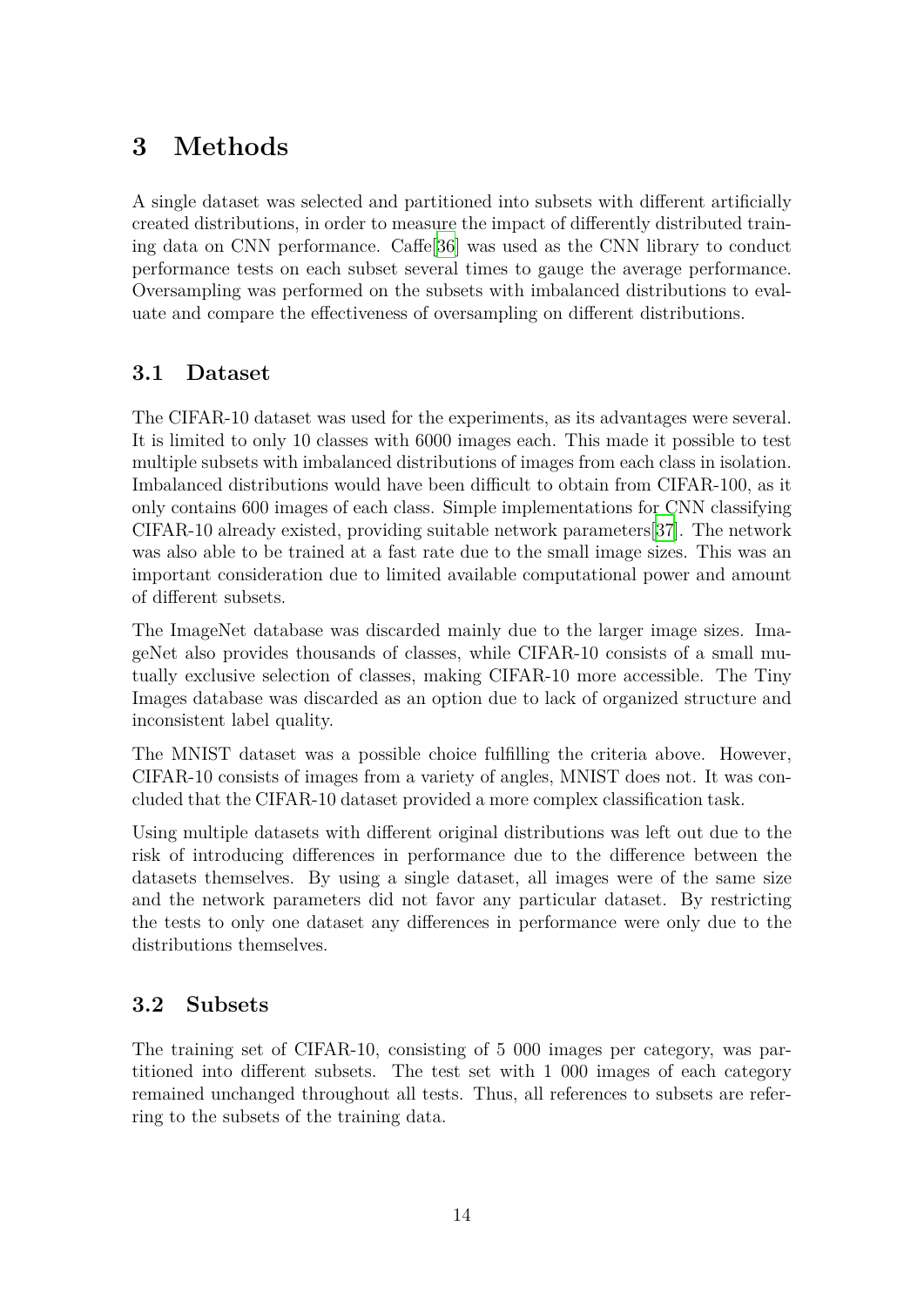The selection of distributions for the subsets was arbitrary. Distributions with extreme imbalances were excluded, as they would limit the total subset size too much. The subsets contained 65% of the images in the original CIFAR-10 set. Higher percentages were not possible as certain amounts of data needs to be removed to achieve the imbalanced distributions, and smaller percentages were excluded since such subsets would not train the network sufficiently. The distributions were selected to be as mutually exclusive from each other as possible.

#### <span id="page-15-0"></span>**3.2.1 Distributions**

|              | airplane | automobile | bird | cat  | deer | $\log$ | trog  | horse | ship  | truck |
|--------------|----------|------------|------|------|------|--------|-------|-------|-------|-------|
| Dist. 1      | 10       | 10         | 10   | 10   | 10   | 10     | 10    | 10    | 10    | 10    |
| Dist. $2$    | 8        | 8          | 8    | 8    | 8    | 12     | 12    | 12    | 12    | 12    |
| Dist. $3$    | 6        | 6          | 6    | 6    | 6    | 14     | 14    | 14    | 14    | 14    |
| Dist. $4$    | 12.25    | 9.75       | 9.75 | 9.75 | 9.75 | 9.75   | 9.75  | 9.75  | 9.75  | 9.75  |
| Dist. 5      | 14.5     | 9.5        | 9.5  | 9.5  | 9.5  | 9.5    | 9.5   | 9.5   | 9.5   | 9.5   |
| Dist. $6$    | 7.3      | 10.3       | 10.3 | 10.3 | 10.3 | 10.3   | 10.3  | 10.3  | 10.3  | 10.3  |
| Dist. 7      | 6.4      | 10.4       | 10.4 | 10.4 | 10.4 | 10.4   | 10.4  | 10.4  | 10.4  | 10.4  |
| Dist. 8      | 8.24     | 8.63       | 9.02 | 9.41 | 9.80 | 10.20  | 10.5  | 10.99 | 11.37 | 11.76 |
| Dist. 9      | 7.58     | 7.68       | 7.91 | 8.29 | 8.83 | 9.57   | 10.52 | 11.70 | 13.11 | 14.79 |
| Dist. $10$   | 12.5     | 12.5       | 8.33 | 8.33 | 8.33 | 8.33   | 8.33  | 8.33  | 12.5  | 12.5  |
| Dist.<br>-11 | 15.22    | 15.22      | 6.52 | 6.52 | 6.52 | 6.52   | 6.52  | 6.52  | 15.22 | 15.22 |

The distributions were as presented in Table [1.](#page-15-1)

<span id="page-15-1"></span>Table 1: A table over the different distributions. For each of the 11 distributions it shows how many percent of the set is made up by each CIFAR-10 class. For example, in Dist. 4, airplanes make up 12.25% of the total set.

The following list explains each distribution from Table [1](#page-15-1).

- 1. This is the balanced distribution and was included as a benchmark since it should yield the best preformance [[13\]](#page-24-12) [\[14\]](#page-24-13).
- 2. A minor 50-50 split. This distribution is interesting since it divides the classes into two. This was included to see how much the minority classes would underperform.
- 3. A major 50-50 split. The difference between a lower and higher imbalance had potential to show the fragility of the 50-50 distribution.
- 4. A minor singular over-representation. This was a good comparison to the 50-50 split, examining what the effect would be if only a single class was in majority. It was also an interesting distribution to apply oversampling on.
- 5. A major singular over-representation.
- 6. A minor singular under-representation. This was a distribution that was expected to have a smaller impact on the performance since only one class was affected negatively.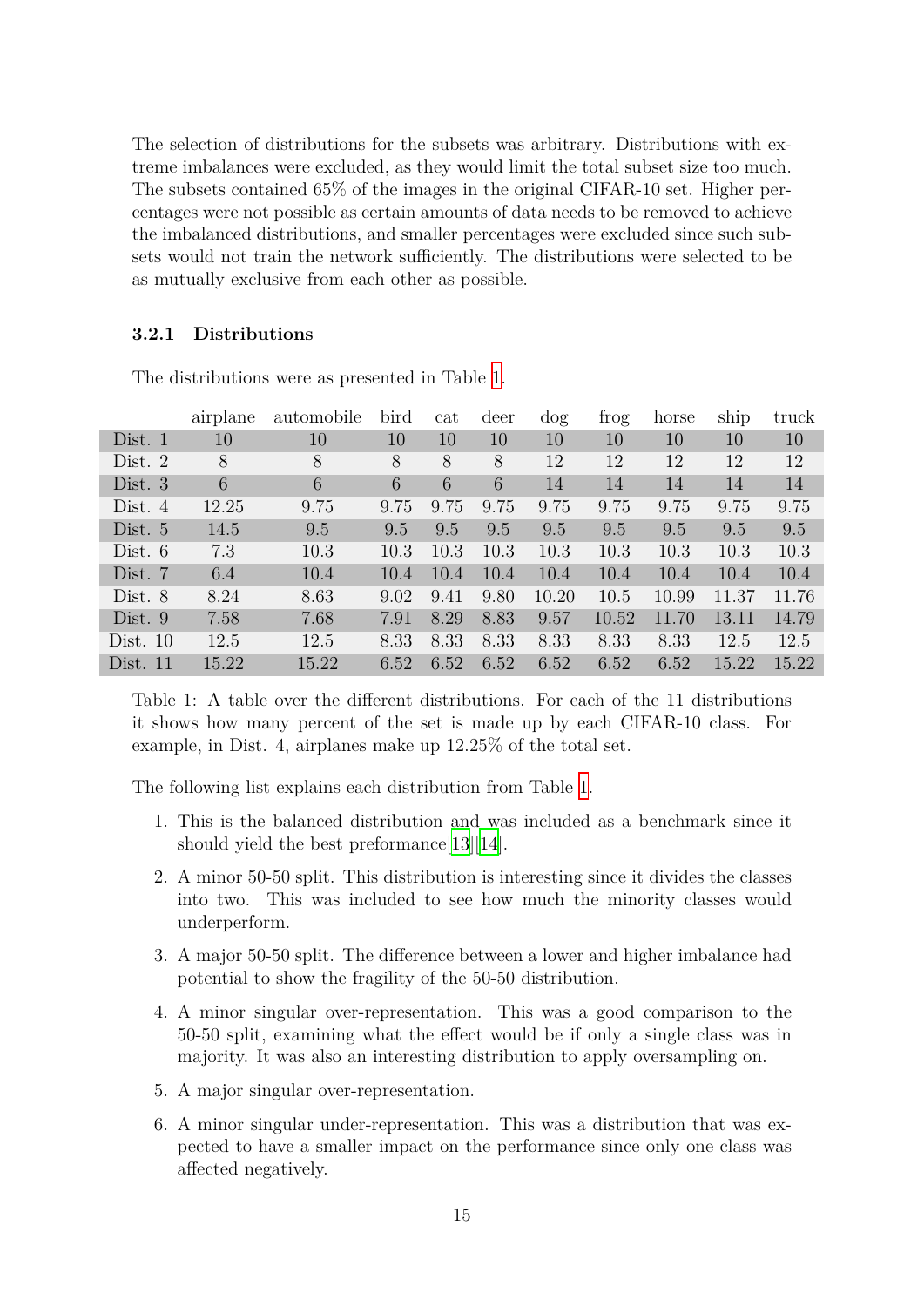- 7. A major singular under-representation. Due to the clear minority of a single class, this distribution was expected to show the limits of oversampling improvement.
- 8. A linear imbalance included due to the smooth transition. The previous distributions were discretely separated, this distribution was chosen to represent natural smooth imbalance.
- 9. An exponential imbalance included to contrast the linear transition and represent a major imbalance.
- 10. A minor split between the animal classes and the vehicle classes. A similar case to distribution 2, but it was more intuitive that similar classes share the same quantity. Earlier research has shown that when a CNN makes mistakes in CIFAR-10 classification, it usually mistakes an animal for another animal or a vehicle for another vehicle[\[38\]](#page-26-10).
- <span id="page-16-0"></span>11. A major split between the animal classes and the vehicle classes.

#### **3.2.2 Partitioning CIFAR-10**

The CIFAR-10 dataset was partitioned into subsets by for each distribution parsing through the entire dataset and selecting the first N occurrences of every class, where N is the wanted number of images from that class to achieve that distribution. Since there was no simple way to determine what images were better or worse than others in the dataset, a more advanced selection method was deemed unnecessary.

#### <span id="page-16-1"></span>**3.2.3 Oversampling CIFAR-10 subsets**

To balance the data, oversampling was performed on the under-represented classes in the subsets. Random images of each under-represented class were duplicated until all classes had the same amount of images as the largest class.

#### <span id="page-16-2"></span>**3.3 CNN**

#### <span id="page-16-3"></span>**3.3.1 Framework**

The neural network framework Caffe[\[36](#page-26-8)] was used to create and train a CNN. Caffe is an open source framework developed by the Berkeley Vision and Learning Center and and by community contributors. It is both very fast and simple to use, which made it a good fit for the tests.

#### <span id="page-16-4"></span>**3.3.2 Parameters**

The network used in the experiments was one of Alex Krizhevsky's setups for CIFAR-10 classification[[37\]](#page-26-9). They are commonly used network setups where a simple and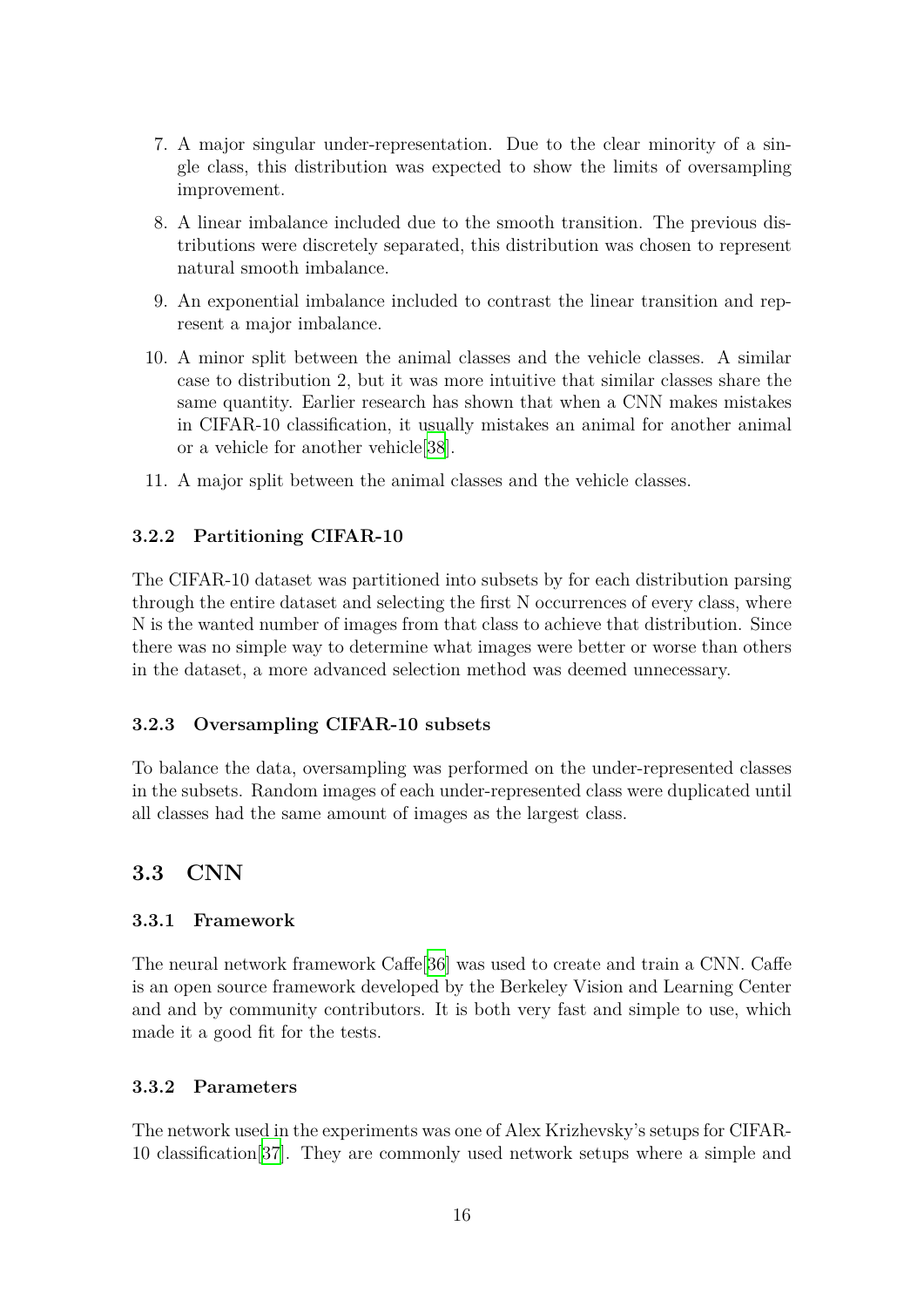straightforward setup is required. The fastest one was picked because it would allow time to run more tests, and as the goal was not to reach high performance but to compare performances between networks trained with different subsets. The network had 3 convolutional layers and 10 output nodes. It was trained with learning rate 0.001 for 8 epochs, and then with learning rate 0.0001 for 2 epochs The momentum was set to 0.9 and weight decay to 0.004 [\[39](#page-26-11)][[40](#page-26-12)].

#### <span id="page-17-0"></span>**3.3.3 Testing method**

For each subset, the network went through training with the parameters explained in [3.3.2](#page-16-4) three times, with performance being tested after each time. It was tested on the test data from each of the classes separately. The mean results of the three runs were recorded, and the total mean and variance for the entire test set was calculated. Hypothesis testing was used when comparing the total means of the imbalanced subsets to the mean of the balanced subset.

### <span id="page-17-1"></span>**3.4 Definition of performance**

<span id="page-17-2"></span>The performance was defined by the percentage of correct answers the CNN produced during testing. A correct answer means the network classified an image as the class it belonged to. The performance was measured for each individual category and a mean result for the entire subset was calculated.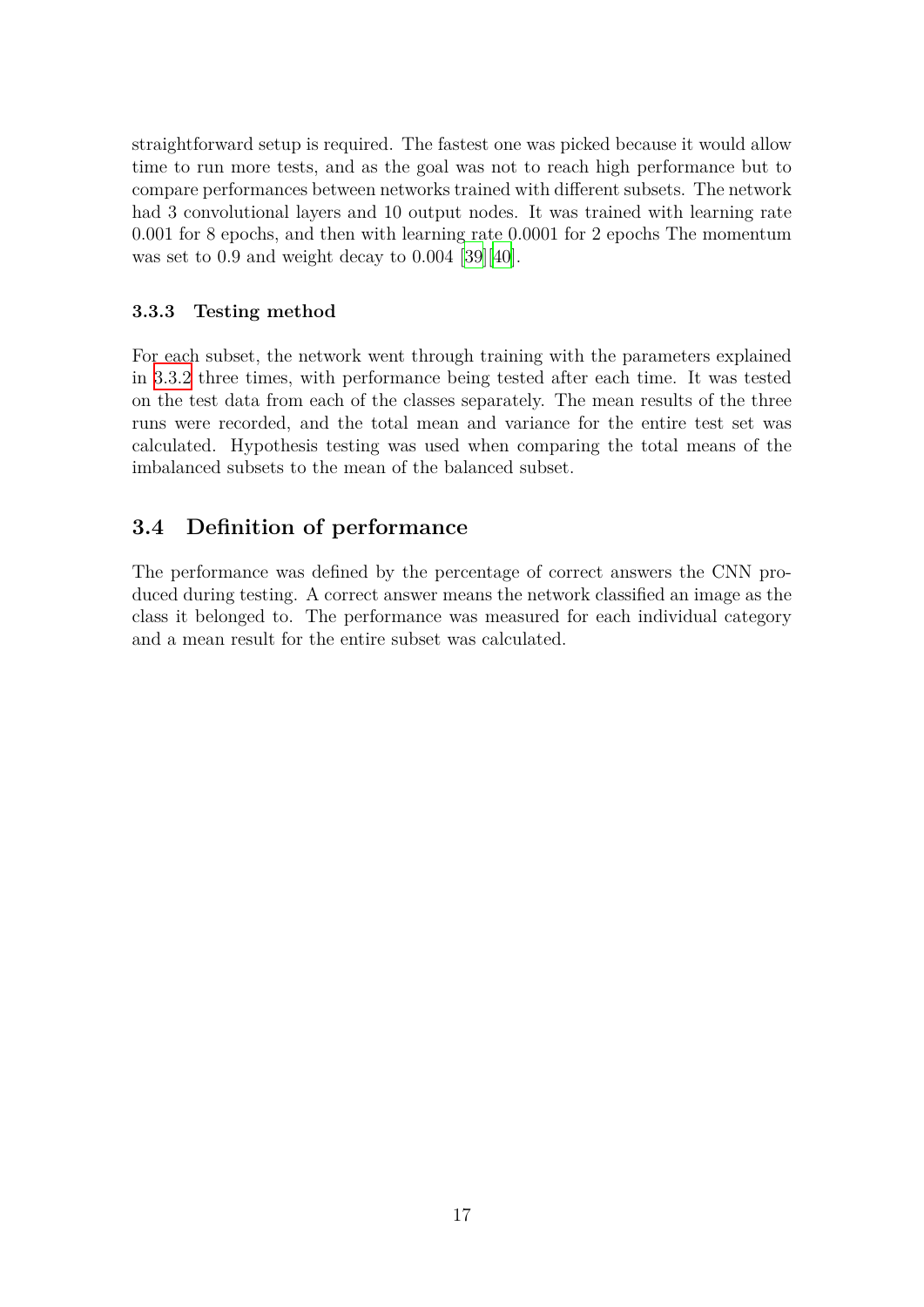### **4 Results**

### <span id="page-18-0"></span>**4.1 Distribution performance**

Table [2](#page-18-1) shows the results of each distribution for each class. The performances are presented in decimal form, e.g. Table [2](#page-18-1) shows that the CNN trained with subsets created with distribution 4 made a correct classification on 24% of the automobiles in the CIFAR-10 test set on average. The mean performance on the complete CIFAR-10 test set is presented in the *Total* column.

|            | Total | Airplane | Automobile     | Bird  | Cat    | Deer           | $\log$   | Frog  | Horse          | Ship     | Truck          |
|------------|-------|----------|----------------|-------|--------|----------------|----------|-------|----------------|----------|----------------|
| Dist. 1    | 0.73  | 0.78     | 0.84           | 0.62  | 0.57   | 0.70           | 0.62     | 0.80  | 0.76           | 0.84     | 0.80           |
| Dist. $2$  | 0.69  | 0.74     | 0.75           | 0.58  | 0.33   | 0.58           | 0.65     | 0.84  | 0.78           | 0.87     | 0.79           |
| Dist. $3$  | 0.66  | 0.71     | 0.75           | 0.59  | 0.30   | 0.52           | 0.61     | 0.79  | 0.77           | 0.85     | 0.73           |
| Dist. $4$  | 0.27  | 0.78     | 0.24           | 0.12  | 0.08   | 0.19           | 0.24     | 0.33  | 0.27           | 0.21     | 0.27           |
| Dist. $5$  | 0.10  | 0.999    | $\overline{0}$ | 0.002 | 0.0003 | $\overline{0}$ | $\theta$ | 0.001 | $\overline{0}$ | $\theta$ | $\overline{0}$ |
| Dist. $6$  | 0.73  | 0.74     | 0.86           | 0.65  | 0.53   | 0.71           | 0.63     | 0.81  | 0.76           | 0.83     | 0.79           |
| Dist. 7    | 0.73  | 0.75     | 0.86           | 0.66  | 0.52   | 0.71           | 0.63     | 0.80  | 0.78           | 0.84     | 0.79           |
| Dist. 8    | 0.66  | 0.63     | 0.75           | 0.55  | 0.35   | 0.51           | 0.58     | 0.82  | 0.74           | 0.84     | 0.80           |
| Dist. 9    | 0.10  | 0.00     | 0.00           | 0.00  | 0.00   | 0.00           | 0.00     | 0.00  | 0.00           | 0.00     | 1.00           |
| Dist. $10$ | 0.69  | 0.75     | 0.77           | 0.56  | 0.42   | 0.66           | 0.63     | 0.76  | 0.70           | 0.81     | 0.79           |
| Dist. $11$ | 0.69  | 0.74     | 0.82           | 0.58  | 0.44   | 0.59           | 0.64     | 0.80  | 0.69           | 0.83     | 0.81           |

<span id="page-18-1"></span>Table 2: The total and the individual class performance ratios.

The balanced distribution had the best overall performance, as shown in distribution 1 in Table [2](#page-18-1). Distributions 4, 5, and 9 underperformed severely. Distribution 2, 3, and 8 perform under the median. All distributions gave worse total performances compared to the balanced distribution at a significance level of 0.1%, except distributions 6 and 7 that did not give a significantly worse performance. The *cat* class has the worst results in all distributions. *Automobile* followed by *frog* are the best performing classes overall. The very best individual class performances are found in the distributions that also contain the worst individual performances, e.g. in distribution 5. The balanced distribution has the highest minimum performance for all individual classes.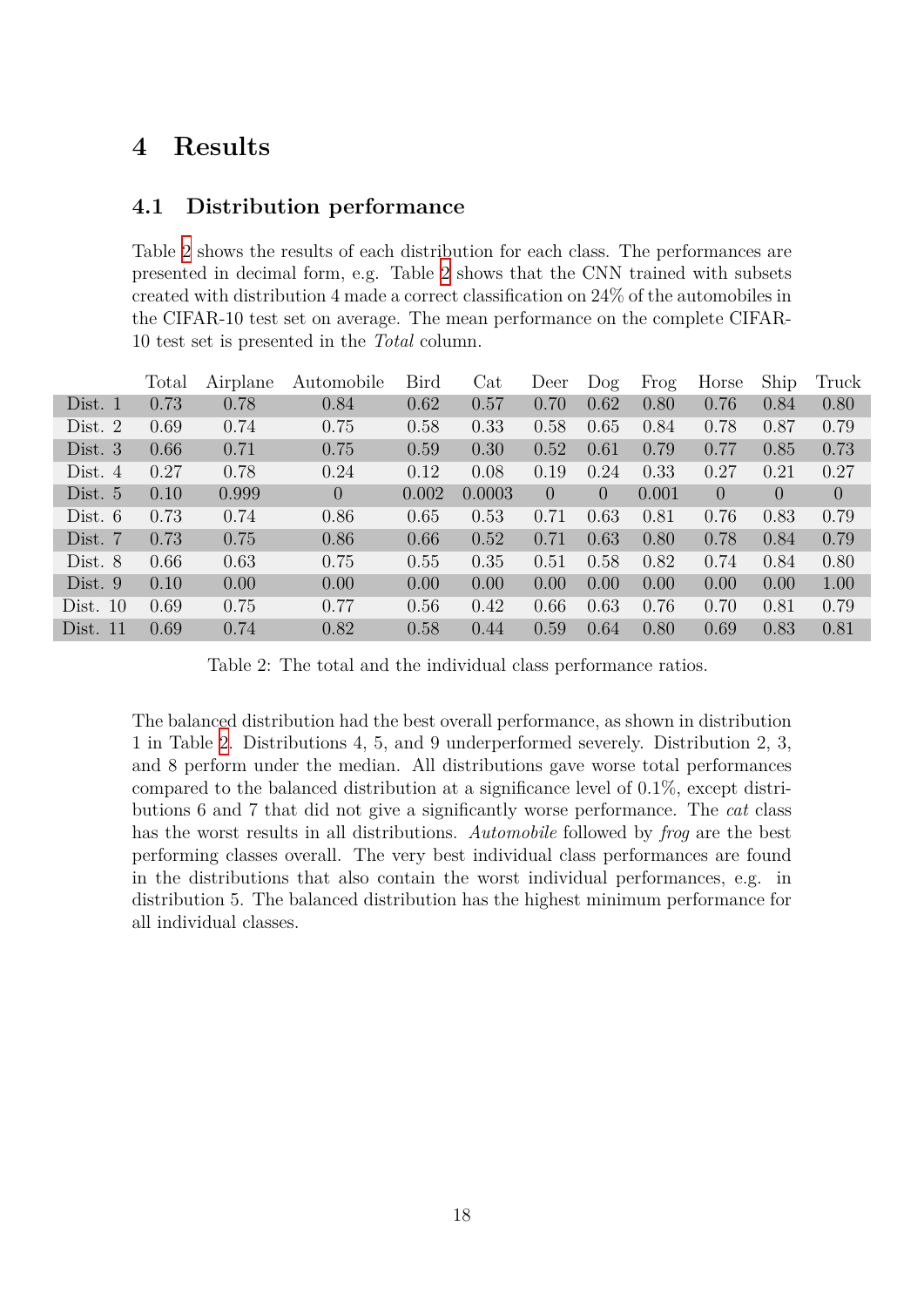|            | Total | Airplane | Automobile | Bird           | Cat  | Deer | $\log$ | Frog | Horse | Ship | Truck |
|------------|-------|----------|------------|----------------|------|------|--------|------|-------|------|-------|
| Dist. $2$  | 0.72  | 0.77     | 0.80       | 0.57           | 0.51 | 0.68 | 0.64   | 0.81 | 0.78  | 0.84 | 0.82  |
| Dist. $3$  | 0.73  | 0.73     | 0.80       | 0.59           | 0.53 | 0.63 | 0.65   | 0.82 | 0.81  | 0.87 | 0.83  |
| Dist. $4$  | 0.73  | 0.76     | 0.82       | $0.60^{\circ}$ | 0.54 | 0.68 | 0.63   | 0.81 | 0.78  | 0.85 | 0.83  |
| Dist. $5$  | 0.73  | 0.80     | 0.84       | 0.61           | 0.55 | 0.68 | 0.63   | 0.82 | 0.79  | 0.82 | 0.81  |
| Dist. $6$  | 0.73  | 0.75     | 0.86       | 0.65           | 0.51 | 0.65 | 0.66   | 0.81 | 0.78  | 0.85 | 0.80  |
| Dist. $7$  | 0.73  | 0.73     | 0.85       | 0.62           | 0.51 | 0.71 | 0.66   | 0.81 | 0.79  | 0.86 | 0.80  |
| Dist. $8$  | 0.73  | 0.78     | 0.84       | 0.62           | 0.56 | 0.66 | 0.64   | 0.81 | 0.77  | 0.83 | 0.80  |
| Dist. $9$  | 0.72  | 0.73     | 0.84       | 0.58           | 0.55 | 0.68 | 0.59   | 0.79 | 0.78  | 0.83 | 0.82  |
| Dist. $10$ | 0.73  | 0.78     | 0.85       | 0.63           | 0.50 | 0.67 | 0.63   | 0.82 | 0.75  | 0.87 | 0.80  |
| Dist. $11$ | 0.72  | 0.82     | 0.87       | 0.58           | 0.64 | 0.64 | 0.49   | 0.78 | 0.69  | 0.84 | 0.80  |

### <span id="page-19-0"></span>**4.2 Oversampling performance**

<span id="page-19-1"></span>Table 3: The total and the individual class performance ratios with oversampling. Dist. 1 is not included since it was already balanced and thus was not oversampled.

All imbalanced subsets showed improved performance after oversampling. The oversampled subsets showed very similar mean performances and individual class performances, as seen in Table [3.](#page-19-1) The performances are presented in decimal form, e.g. Table [3](#page-19-1) shows that the CNN trained with the oversampled subset created from distribution 4 made a correct classification on 82% of the automobiles in the CIFAR-10 test set. The mean performance on the complete CIFAR-10 test set is presented in the *Total* column. Figure [6](#page-20-1) illustrates a comparison between the performance of the original subsets and their oversampled counterparts. The performances reached by the oversampled subsets show no relation with the original sets' performance.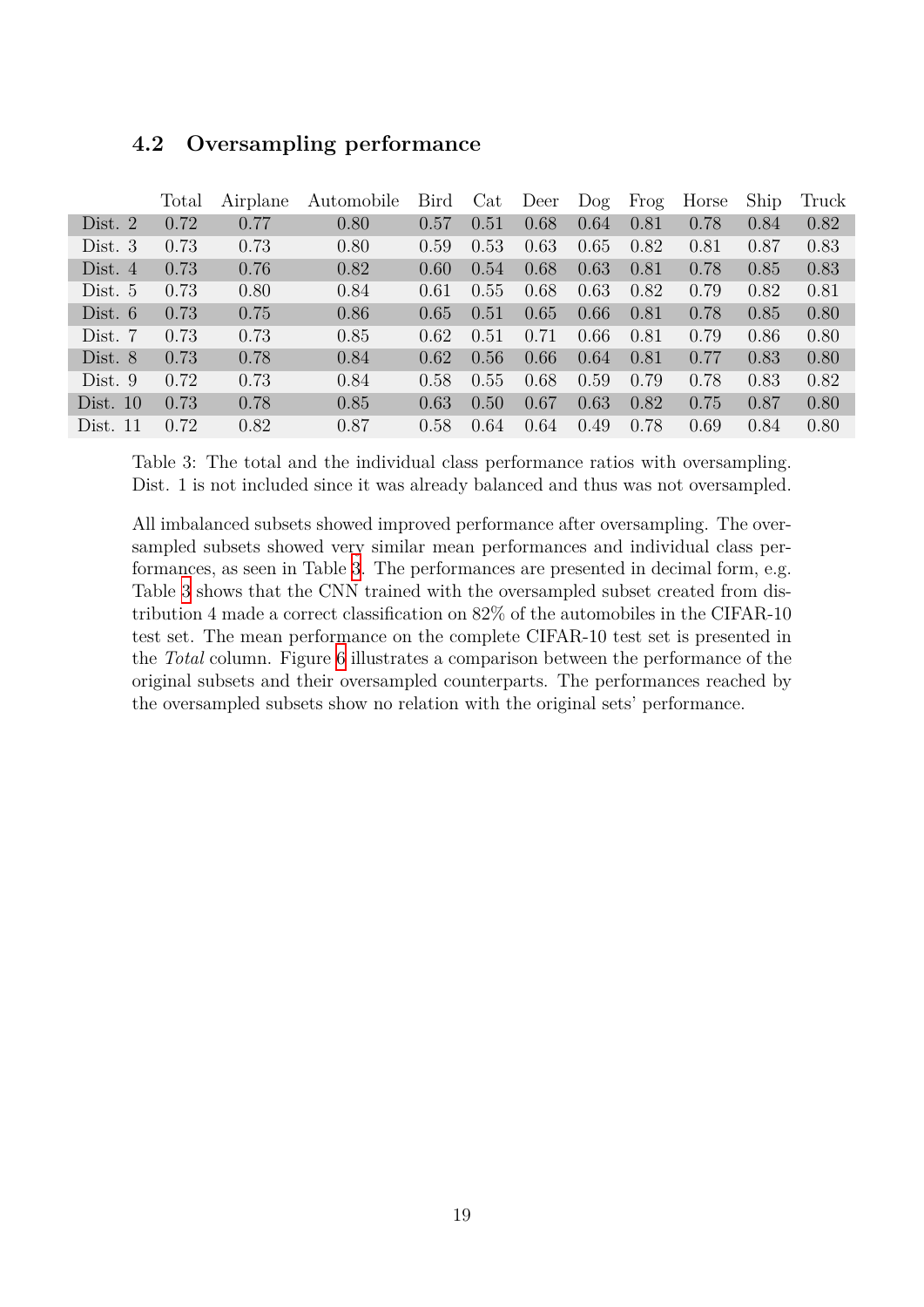

<span id="page-20-1"></span><span id="page-20-0"></span>Figure 6: The total performance ratio of each distribution with and without oversampling from Table [2](#page-18-1) and Table [3](#page-19-1). Dist. 1 shows no result after oversampling since it was already balanced.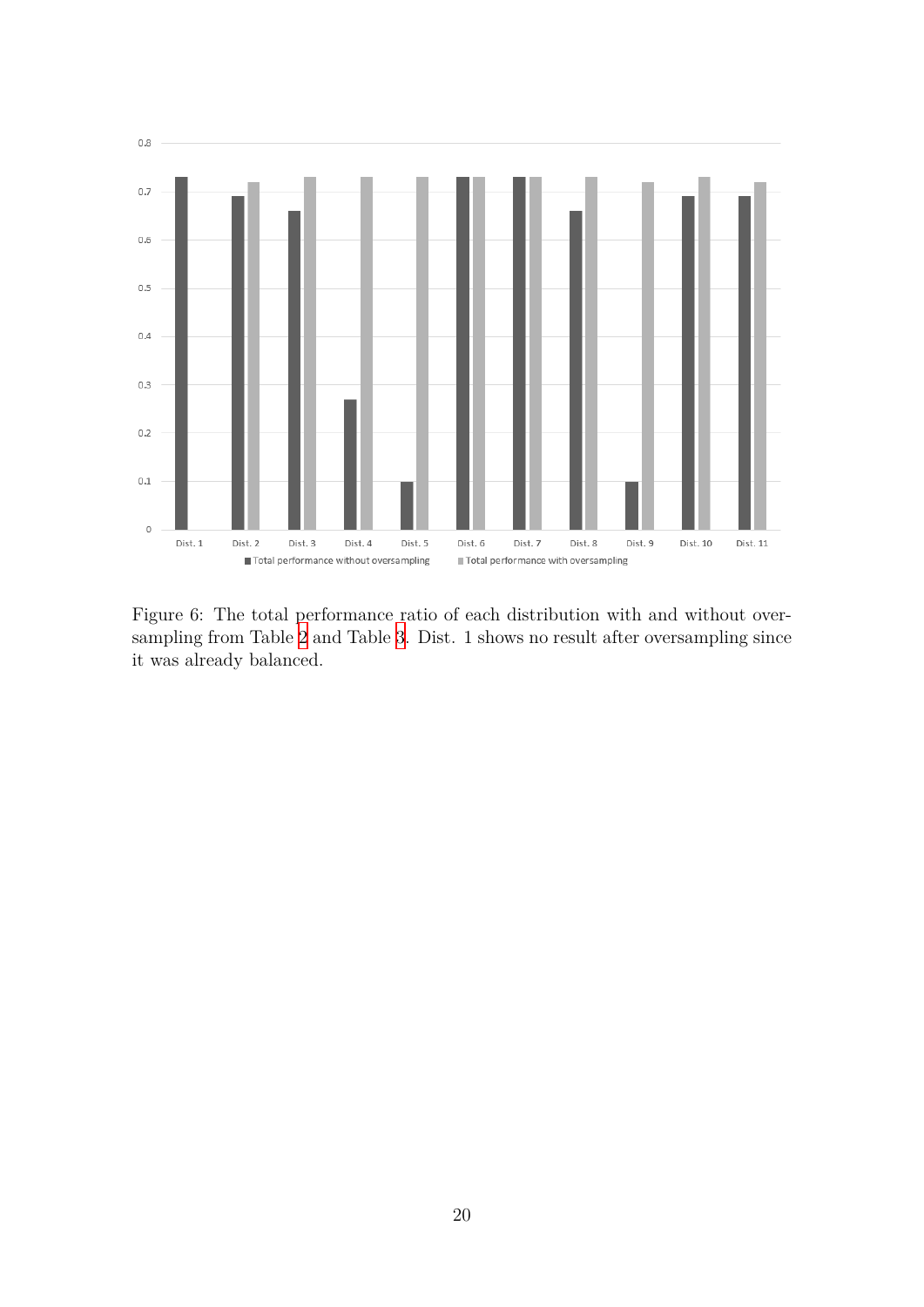### **5 Discussion**

### <span id="page-21-0"></span>**5.1 Results analysis**

The results show that the distribution of training data has significant impact on the performance of CNN. The balanced distribution yielded the best performance as suggested by earlier research. All distributions except 6 and 7 gave a worse performance than the balanced distribution on a statistically significant level. As seen in Table [2](#page-18-1) the heavier the imbalance, the worse the total performance. The most imbalanced distributions 5 and 9, the major single-class overload and the exponential set, had such a negative impact that the CNN only guessed the majority class repeatedly. As the over-represented classes only made up 14.5% and 14.79% of the entire set in distribution 5 and 9 respectively, the fragility when using imbalanced data in the CNN training algorithm is clearly shown.

Comparing distributions 4 and 5 and distributions 8 and 9 shows that reduced imbalance yields a better performance. Distribution 4, where the over-represented class made up 12.25% of the set gave almost three times better performance than distribution 5, and the performance yielded by distribution 8 was close to the mean. The 50-50 split distributions gave a performance only slightly worse than the balanced distribution, suggesting that single class imbalances are the worst case. However, the under-represented class distributions 6 and 7 gave a performance on par with the performance from the balanced distribution, which suggests that imbalances in a single class only affects overall performance if that class is over-represented.

A relationship between the class representation and the performance for each class can be seen in distribution 4 and 8 by comparing Table [1](#page-15-1) and Table [2](#page-18-1). Such a relationship is not visible in distributions with higher total performance. This suggests that the imbalanced distributions gave a worse performance due to the difference in distribution between training and test data, as has been shown in earlier research. Since CNN is based on statistical models, this result was expected.

<span id="page-21-1"></span>The oversampling technique proved effective. All oversampled subsets yielded a performance similar to the balanced subset as seen in seen in Figure [6](#page-20-1). The results do not show any major differences in performance between the subsets in the total or for any individual class (Table [3\)](#page-19-1) and this suggests that the oversampling is not overly dependent on the original distribution. The unanimous performance results suggest that the distribution of training data is more important than the number of unique instances in training data for CNN; although several images were duplicates the oversampled subsets yielded a performance similar to that of the balanced subset. This supports the conclusion that the original data distribution is of less importance if oversampling is used.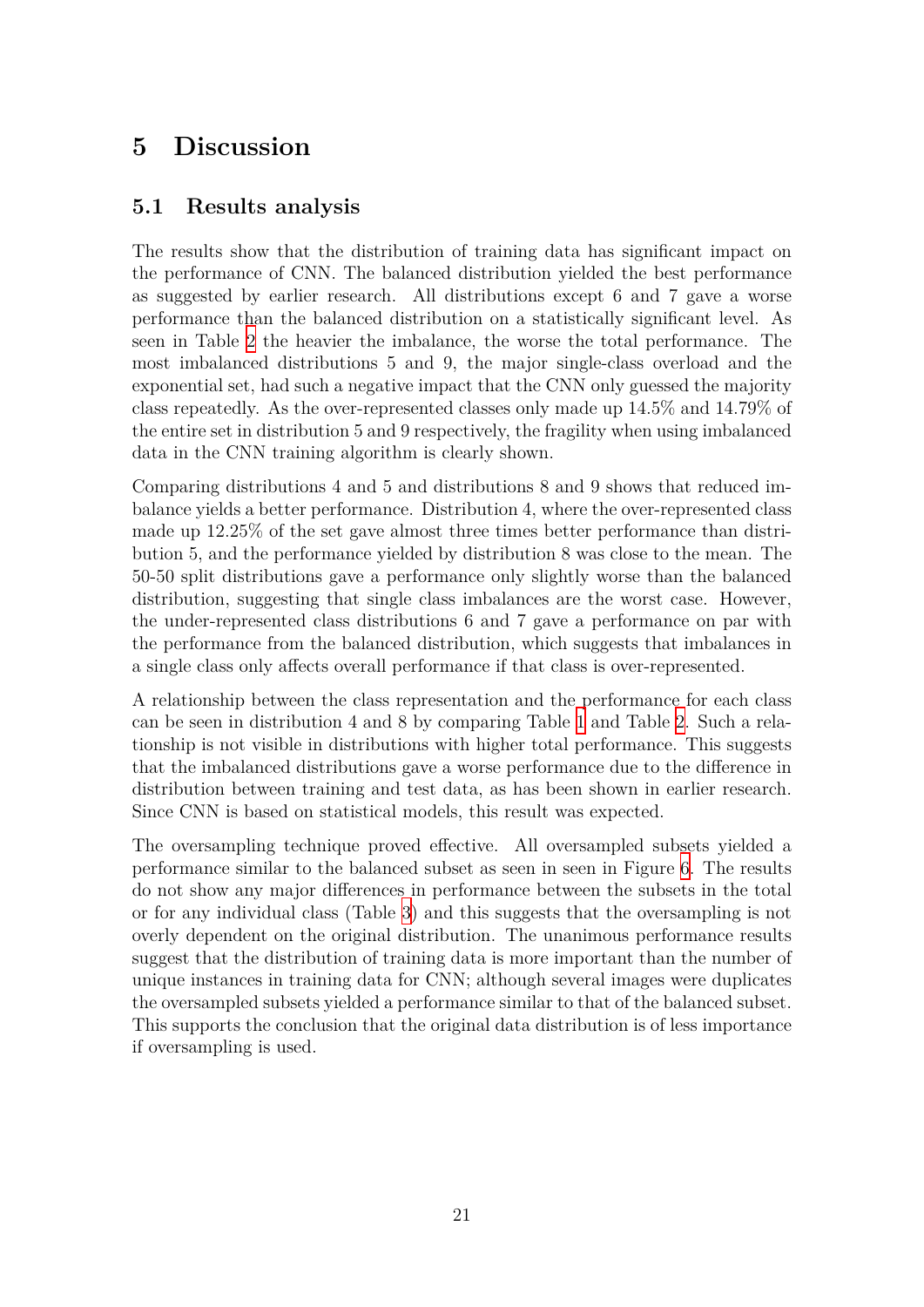### **5.2 Limitations**

The results of this study add to previous empirical results[[12](#page-24-11)][[13](#page-24-12)][[14\]](#page-24-13)[\[15\]](#page-24-14)[\[35](#page-26-7)] showing that balanced distributions yield the best performance. This study was restricted to balanced test data and performance was defined as the overall performance, with the effect that the results of this study will not be applicable in situations where some classes are more important than others, such as positive cases in rare disease diagnosis. By using balanced test data across all tests, it is assumed that unknown data is balanced. This means the tests conducted in this study do not indicate a general direction for distributions in all situations. However, this study provides incentive to have balanced training data if the unknown data is expected to be balanced, or if maximum overall performance is sought.

Choosing the CIFAR-10 dataset introduced restrictions of available tests. Having a limited amount of available images for each class limited the tests to only moderately imbalanced subsets. CIFAR-10 also removed the possibility of testing the distributions over a large number of classes. The study is thus unable to claim that some distributions always yield a better performance, only to suggest it. Since only the CIFAR-10 dataset was analyzed it is not certain that the findings are universal, although it is unlikely that CIFAR-10 would be a unique occurrence and we expect that similar results would be found in other datasets. CIFAR-10 does suffer from not being truly mutually exclusive; e.g. dogs and cats have several similarities. This means that some distributions may perform differently depending on different orderings of the classes. However, this study assumes that these differences are of less impact than the distributions themselves.

The same network parameters for the CNN were used for all tests, and different results may have been obtained with other parameters. A more advanced CNN may have countered the performance drops caused by the imbalanced data. However, the selected network parameters are commonly used and have a high performance considering the simplicity and as the scope of the study was on relative performance, conducting the tests on a more advanced network was not considered valuable.

### <span id="page-22-0"></span>**5.3 Future research**

Since no subsets underperformed on the test data after oversampling, future research could look into whether even larger imbalances reduce the effect of oversampling and approximate at what level of imbalance oversampling is no longer enough to improve the results. Furthermore, as this study only conducted tests with a single quantity of images, finding similar results on larger quantities would strengthen the results from this study. Repeating the successful results from this thesis on other datasets would suggest that CNN is a preferred ANN implementation for imbalanced subsets combined with oversampling techniques.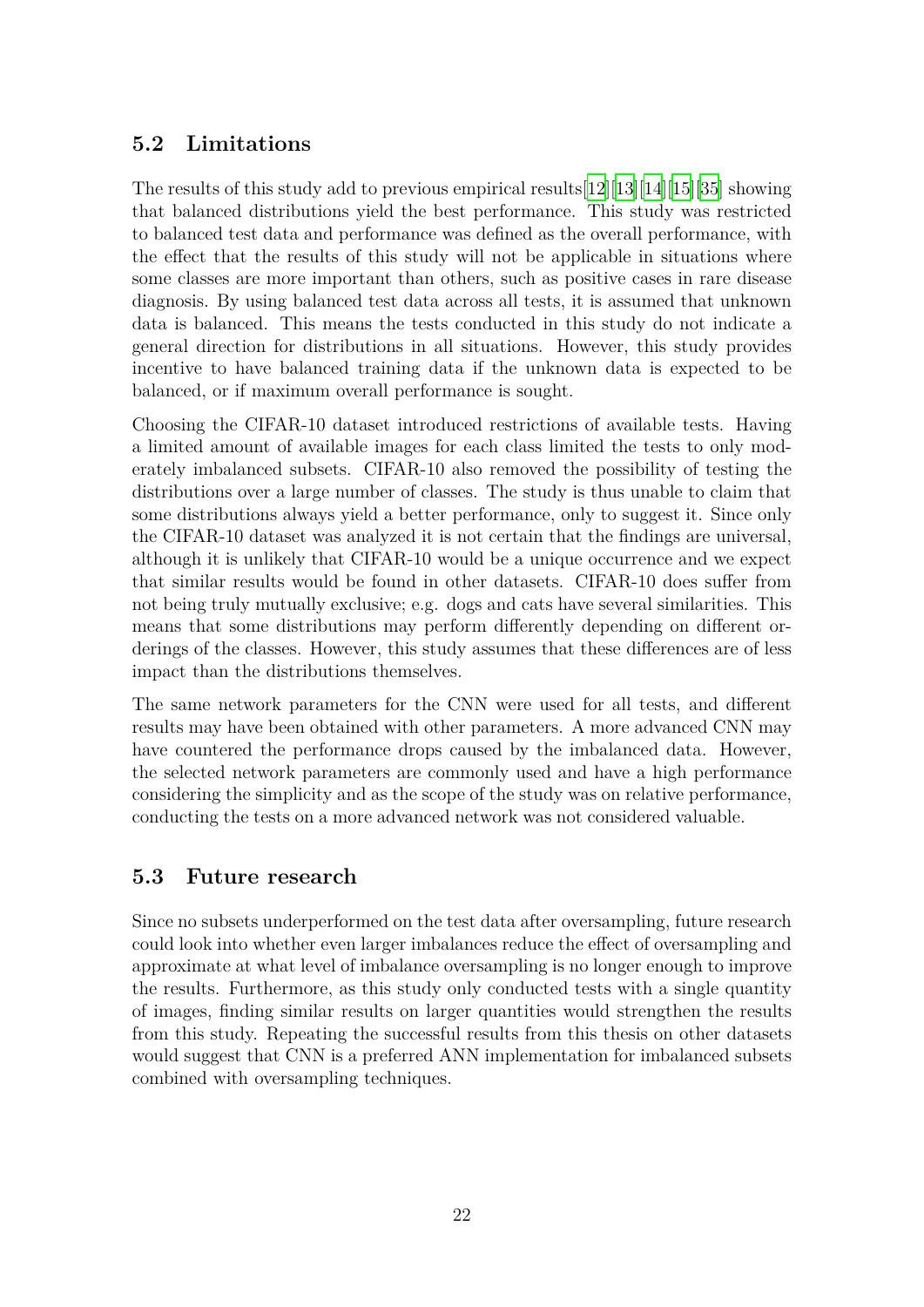Both CNN and DNN are state-of-the-art in image recognition, but this study only performed tests on CNN. The same tests with CIFAR-10 and oversampling could be conducted with DNN, more advanced ANN types such as the CDBN, or more advanced CNN implementations.

The good overall results of the distributions 10 and 11 with different quantities for animals and vehicles suggest that the performance from imbalanced sets also depends on the similarities of the classes. This relationship would be interesting to examine in future research.

### <span id="page-23-0"></span>**5.4 Conclusion**

The results show that the distribution of the training data has a big impact on CNN performance. As expected, a balanced training set was optimal. A relationship was found between larger imbalances and worse performances, but only when some classes were over-represented. Under-representations of single classes showed no significant impact on the overall performance. It is noted that balanced distributions in training data are most relevant when the unknown data is expected to be balanced or when a high overall performance is sought. Using the sampling technique oversampling on the imbalanced data increased the CNN performances to that of the CNN trained with balanced data. This makes oversampling a promising method of countering imbalanced data. However, these experiments need to be repeated with other datasets than CIFAR-10 for confirmation.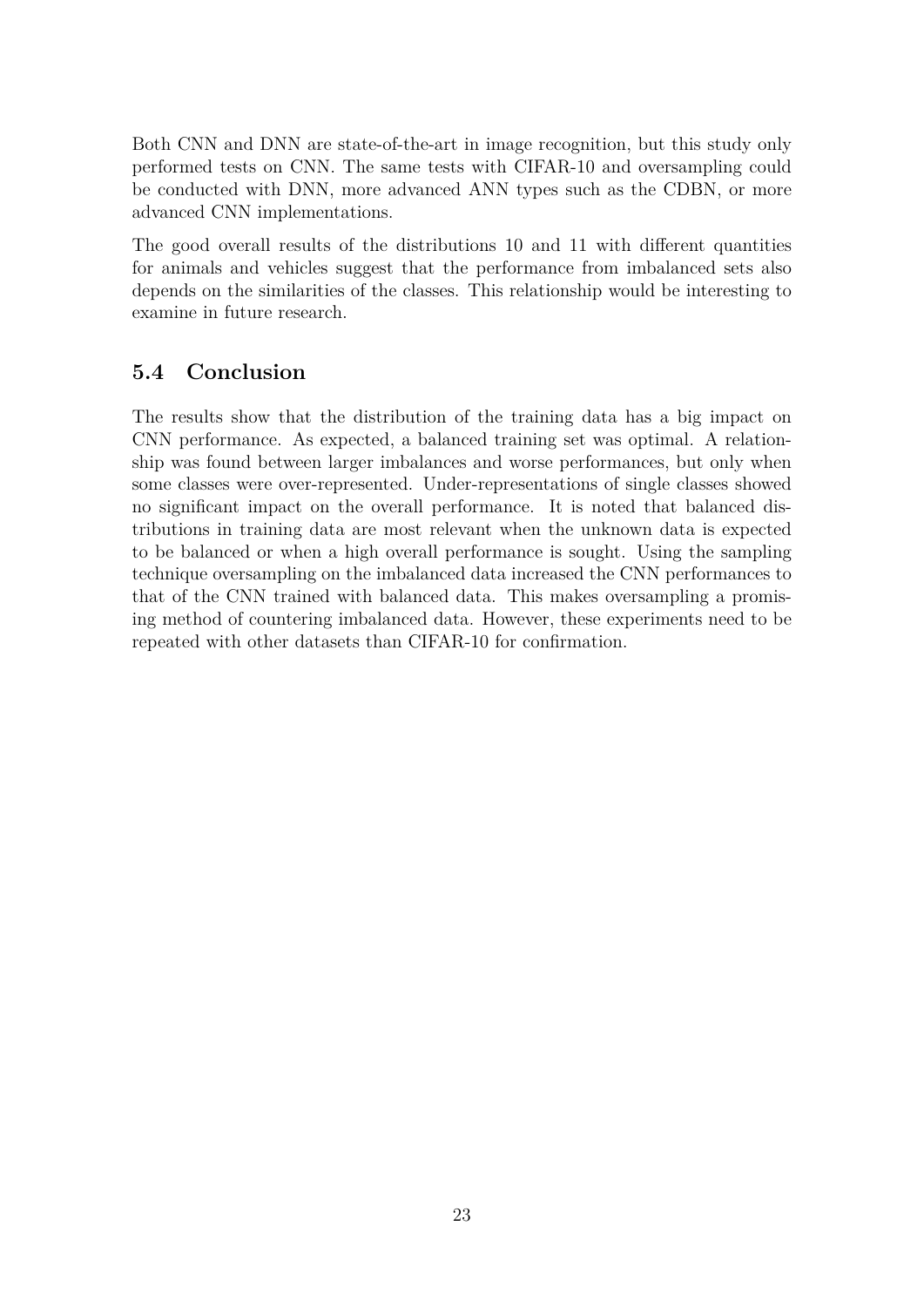### **References**

- <span id="page-24-0"></span>[1] Chen-Yu Lee et al. "Deeply-Supervised Nets." In: *CoRR.* 2014. URL: [http:](http://arxiv.org/abs/1409.5185) [//arxiv.org/abs/1409.5185](http://arxiv.org/abs/1409.5185).
- <span id="page-24-1"></span>[2] Frank Seide, Gang Li, and Dong Yu. "Conversational Speech Transcription Using Context-Dependent Deep Neural Networks". In: *Interspeech 2011*. International Speech Communication Association, 2011. URL: [http://research.](http://research.microsoft.com/apps/pubs/default.aspx?id=153169) [microsoft.com/apps/pubs/default.aspx?id=153169](http://research.microsoft.com/apps/pubs/default.aspx?id=153169).
- <span id="page-24-2"></span>[3] Ronan Collobert and Jason Weston. "A Unified Architecture for Natural Language Processing: Deep Neural Networks with Multitask Learning". In: *Proceedings of the 25th International Conference on Machine Learning*. ICML '08. Helsinki, Finland: ACM, 2008, pp. 160-167. ISBN: 978-1-60558-205-4. DOI: [10.1145/1390156.1390177](http://dx.doi.org/10.1145/1390156.1390177). url: [http://doi.acm.org/10.1145/1390156.](http://doi.acm.org/10.1145/1390156.1390177) [1390177](http://doi.acm.org/10.1145/1390156.1390177).
- <span id="page-24-3"></span>[4] R. Rojas. *Neural Networks: a Systematic Introduction*. Springer-Verlag, 1996.
- <span id="page-24-4"></span>[5] *THE MNIST DATABASE of handwritten digits*. [http://yann.lecun.com/](http://yann.lecun.com/exdb/mnist/) [exdb/mnist/](http://yann.lecun.com/exdb/mnist/). Accessed: 2015-03-23.
- <span id="page-24-5"></span>[6] Ionut Alexandru Budisteanu. In: ().
- <span id="page-24-6"></span>[7] Olga Russakovsky et al. *ImageNet Large Scale Visual Recognition Challenge*. 2014. eprint: <arXiv:1409.0575>.
- <span id="page-24-7"></span>[8] Aaron Courville Pierre-Antoine Manzagol Pascal Vincent Samy Bengio Dumitru Erhan Yoshua Bengio. "Why does Unsupervised Pre-training Help Deep Learning?" In: *Journal of Machine Learning Research* (2010), pp. 625–660. url: <http://jmlr.csail.mit.edu/papers/v11/erhan10a.html>.
- <span id="page-24-8"></span>[9] Alex Krizhevsky. *Learning multiple layers of features from tiny images*. Tech. rep. 2009.
- <span id="page-24-9"></span>[10] *ImageNet*. <http://www.image-net.org/>. Accessed: 2015-03-23.
- <span id="page-24-10"></span>[11] *What is the class of this image? Discover the current state of the art in objects classification.* [http://rodrigob.github.io/are\\_we\\_there\\_yet/build/](http://rodrigob.github.io/are_we_there_yet/build/classification_datasets_results.html##43494641522d3130) classification datasets results.html#43494641522d3130. Accessed: 2015-02-29.
- <span id="page-24-11"></span>[12] Morency Song and Davis. "Distribution-sensitive learning for imbalanced datasets." In: *FG*. IEEE, 2013, pp. 1–6. isbn: 978-1-4673-5544-5. url: [http://dblp.](http://dblp.uni-trier.de/db/conf/fgr/fg2013.html#SongMD13) [uni-trier.de/db/conf/fgr/fg2013.html#SongMD13](http://dblp.uni-trier.de/db/conf/fgr/fg2013.html#SongMD13).
- <span id="page-24-12"></span>[13] Haibo He and Edwardo A. Garcia. "Learning from Imbalanced Data". In: *IEEE Transactions on Knowledge and Data Engineering* 21.9 (2009), pp. 1263–1284. ISSN: 1041-4347. DOI: [http://doi.ieeecomputersociety.org/10.1109/](http://dx.doi.org/http://doi.ieeecomputersociety.org/10.1109/TKDE.2008.239) [TKDE.2008.239](http://dx.doi.org/http://doi.ieeecomputersociety.org/10.1109/TKDE.2008.239).
- <span id="page-24-13"></span>[14] Chao Chen, Andy Liaw, and Leo Breiman. *Using Random Forest to Learn Imbalanced Data*. Tech. rep. Department of Statistics, University of Berkeley, 2004. url: <http://www.stat.berkeley.edu/users/chenchao/666.pdf>.
- <span id="page-24-14"></span>[15] Slobodan Vucetic and Zoran Obradovic. "Classification on Data with Biased Class Distribution". English. In: *Machine Learning: ECML 2001*. Ed. by Luc De Raedt and Peter Flach. Vol. 2167. Lecture Notes in Computer Science. Springer Berlin Heidelberg, 2001, pp. 527–538. isbn: 978-3-540-42536-6. doi: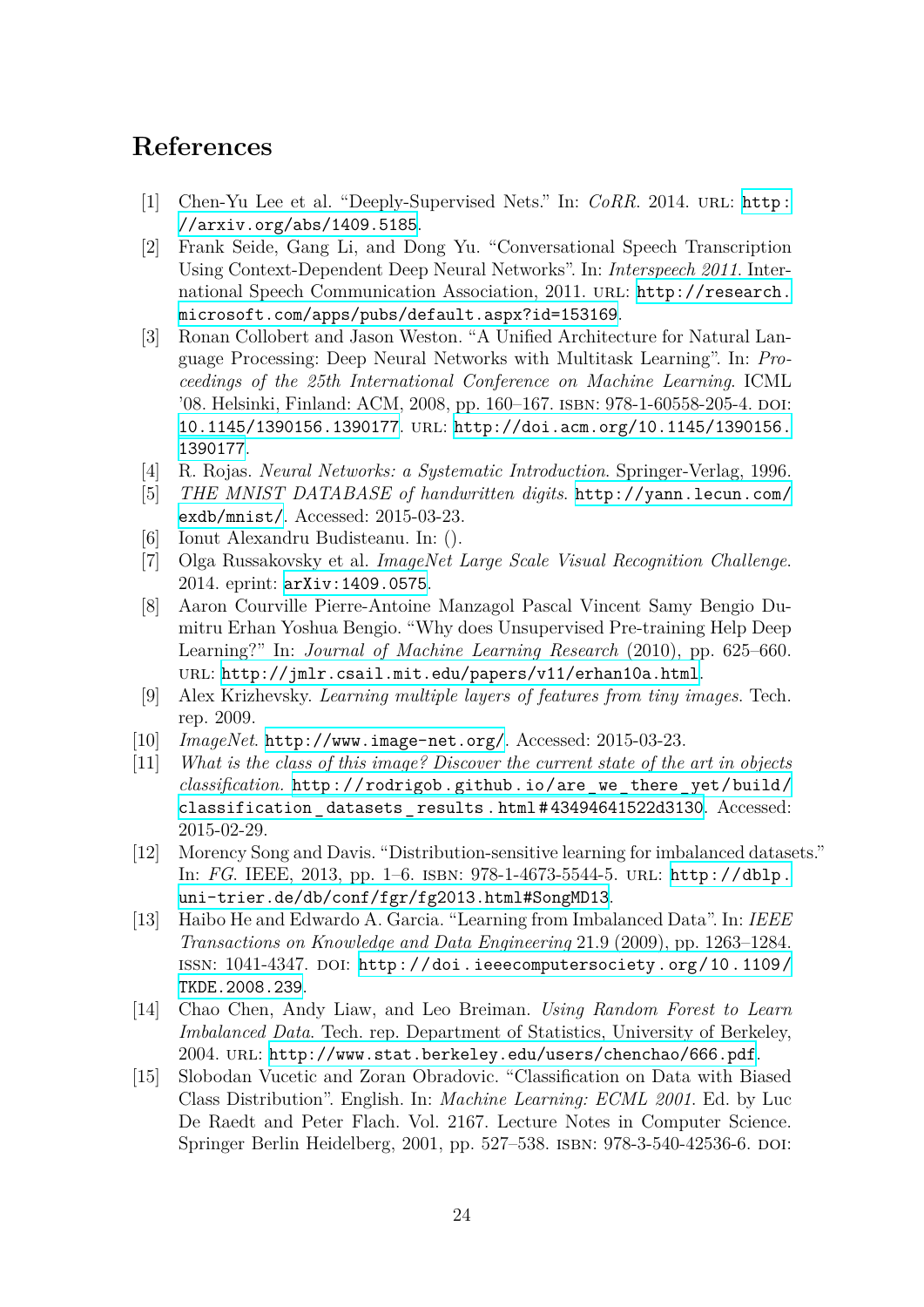[10.1007/3-540-44795-4\\_45](http://dx.doi.org/10.1007/3-540-44795-4_45). url: [http://dx.doi.org/10.1007/3-540-](http://dx.doi.org/10.1007/3-540-44795-4_45) [44795-4\\_45](http://dx.doi.org/10.1007/3-540-44795-4_45).

- <span id="page-25-0"></span>[16] Geoffrey E. Hinton, Simon Osindero, and Yee-Whye Teh. "A Fast Learning Algorithm for Deep Belief Nets". In: *Neural Comput.* 18.7 (July 2006), pp. 1527– 1554. issn: 0899-7667. doi: [10.1162/neco.2006.18.7.1527](http://dx.doi.org/10.1162/neco.2006.18.7.1527). url: [http:](http://dx.doi.org/10.1162/neco.2006.18.7.1527) [//dx.doi.org/10.1162/neco.2006.18.7.1527](http://dx.doi.org/10.1162/neco.2006.18.7.1527).
- <span id="page-25-1"></span>[17] *Financial Predictor via Neural Network*. [http://www.codeproject.com/](http://www.codeproject.com/Articles/175777/Financial-predictor-via-neural-network) [Articles/175777/Financial-predictor-via-neural-network](http://www.codeproject.com/Articles/175777/Financial-predictor-via-neural-network). Accessed: 2015-03-23.
- <span id="page-25-2"></span>[18] *Convolutional Neural Networks (LeNet)*. [http://deeplearning.net/tutorial/](http://deeplearning.net/tutorial/lenet.html) [lenet.html](http://deeplearning.net/tutorial/lenet.html). Accessed: 2015-03-23.
- <span id="page-25-3"></span>[19] Rob Fergus Matthew D Zeiler. "Visualizing and Understanding Convolutional Networks". Version 3. In: *arXiv preprint arXiv:1311.2901v3* (2014).
- <span id="page-25-4"></span>[20] Jonathan Masci-Luca M. Gambardella J̈urgen Schmidhuber Dan C. Cireşan Ueli Meier. "Flexible, high performance convolutional neural networks for image classification". In: *IJCAI'11 Proceedings of the Twenty-Second international joint conference on Artificial Intelligence* 2 (2011), pp. 1237–1242.
- <span id="page-25-5"></span>[21] Nicolas Le Roux and Yoshua Bengio. "Representational Power of Restricted Boltzmann Machines and Deep Belief Networks". In: *Neural Comput.* 20.6 (June 2008), pp. 1631–1649. ISSN: 0899-7667. DOI: 10.1162/neco.2008.04– [07-510](http://dx.doi.org/10.1162/neco.2008.04-07-510). url: <http://dx.doi.org/10.1162/neco.2008.04-07-510>.
- <span id="page-25-6"></span>[22] Cĺement Farabet Yann LeCun Koray Kavukcuoglu. "Convolutional networks and applications in vision". In: *Circuits and Systems (ISCAS), Proceedings of 2010 IEEE International Symposium on* (2010), pp. 253–256.
- <span id="page-25-7"></span>[23] Chuan Yu Foo-Yifan Mai Caroline Suen Adam Coates Andrew Maas Awni Hannun Brody Huval Tao Wang Sameep Tandon Andrew Ng Jiquan Ngiam. *Convolutional Neural Network*. url: [http://ufldl.stanford.edu/tutorial/](http://ufldl.stanford.edu/tutorial/supervised/ConvolutionalNeuralNetwork/) [supervised/ConvolutionalNeuralNetwork/](http://ufldl.stanford.edu/tutorial/supervised/ConvolutionalNeuralNetwork/) (visited on 03/01/2015).
- <span id="page-25-8"></span>[24] Merrick L. Furst, James B. Saxe, and Michael Sipser. "Parity, Circuits, and the Polynomial-Time Hierarchy". In: *FOCS*. IEEE Computer Society, 1981, pp. 260-270. URL: [http://dblp.uni-trier.de/db/conf/focs/focs81.](http://dblp.uni-trier.de/db/conf/focs/focs81.html#FurstSS81) [html#FurstSS81](http://dblp.uni-trier.de/db/conf/focs/focs81.html#FurstSS81).
- <span id="page-25-9"></span>[25] Alexey Dosovitskiy et al. "Discriminative Unsupervised Feature Learning with Convolutional Neural Networks". In: (2014). Ed. by Z. Ghahramani et al., pp. 766–774. url: [http://papers.nips.cc/paper/5548-discriminative](http://papers.nips.cc/paper/5548-discriminative-unsupervised-feature-learning-with-convolutional-neural-networks.pdf)[unsupervised-feature-learning-with-convolutional-neural-networks.](http://papers.nips.cc/paper/5548-discriminative-unsupervised-feature-learning-with-convolutional-neural-networks.pdf) [pdf](http://papers.nips.cc/paper/5548-discriminative-unsupervised-feature-learning-with-convolutional-neural-networks.pdf).
- <span id="page-25-10"></span>[26] Honglak Lee et al. "Convolutional Deep Belief Networks for Scalable Unsupervised Learning of Hierarchical Representations". In: *Proceedings of the 26th Annual International Conference on Machine Learning*. ICML '09. Montreal, Quebec, Canada: ACM, 2009, pp. 609–616. isbn: 978-1-60558-516-1. doi: [10.1145/1553374.1553453](http://dx.doi.org/10.1145/1553374.1553453). url: [http://doi.acm.org/10.1145/](http://doi.acm.org/10.1145/1553374.1553453) [1553374.1553453](http://doi.acm.org/10.1145/1553374.1553453).
- <span id="page-25-11"></span>[27] *ImageNet Tabby Cat*. [http://farm1.static.flickr.com/111/316824947\\_](http://farm1.static.flickr.com/111/316824947_b2da7a6e2a.jpg) [b2da7a6e2a.jpg](http://farm1.static.flickr.com/111/316824947_b2da7a6e2a.jpg). Accessed: 2015-05-07.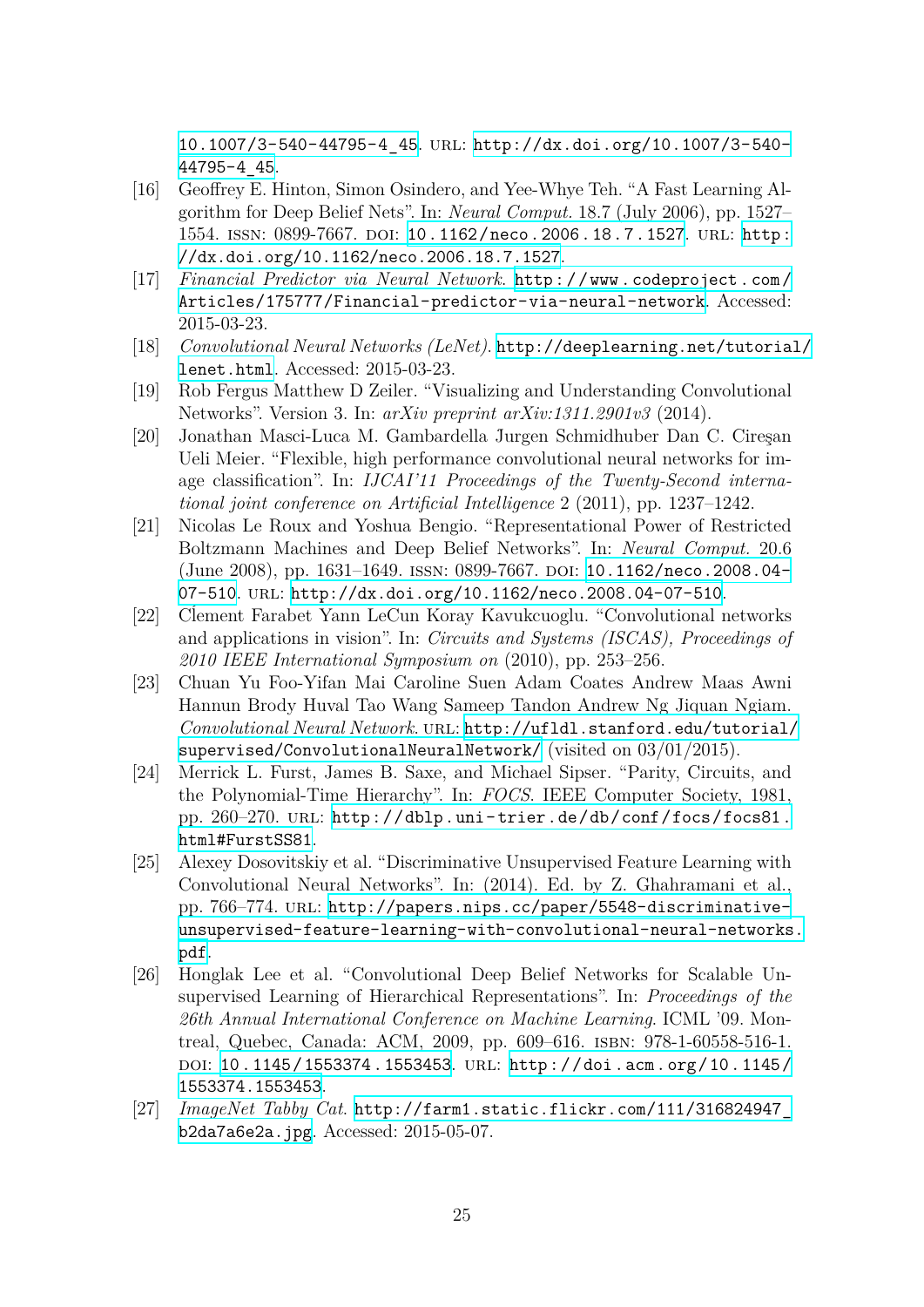- <span id="page-26-0"></span>[28] *ImageNet Sunflower*. [http://farm2.static.flickr.com/1202/677592934\\_](http://farm2.static.flickr.com/1202/677592934_70f550f706.jpg) [70f550f706.jpg](http://farm2.static.flickr.com/1202/677592934_70f550f706.jpg). Accessed: 2015-05-07.
- <span id="page-26-1"></span>[29] *ImageNet Car*. [http://farm4.static.flickr.com/3134/2735396242\\_](http://farm4.static.flickr.com/3134/2735396242_616bef1619.jpg) [616bef1619.jpg](http://farm4.static.flickr.com/3134/2735396242_616bef1619.jpg). Accessed: 2015-05-07.
- <span id="page-26-2"></span>[30] Jorge Sánchez, Florent Perronnin, and Zeynep Akata. "Fisher Vectors for Fine-Grained Visual Categorization". In: *FGVC Workshop in IEEE Computer Vision and Pattern Recognition (CVPR)*. IEEE. Colorado Springs, United States, June 2011. url: <https://hal.inria.fr/hal-00817681>.
- <span id="page-26-3"></span>[31] Li Wan et al. "Regularization of Neural Networks using DropConnect". In: *Proceedings of the 30th International Conference on Machine Learning (ICML-13)*. Ed. by Sanjoy Dasgupta and David Mcallester. Vol. 28. 3. JMLR Workshop and Conference Proceedings, May 2013, pp. 1058–1066. url: [http://](http://jmlr.org/proceedings/papers/v28/wan13.pdf) [jmlr.org/proceedings/papers/v28/wan13.pdf](http://jmlr.org/proceedings/papers/v28/wan13.pdf).
- <span id="page-26-4"></span>[32] *Visual Dictionary*. <http://groups.csail.mit.edu/vision/TinyImages/>. Accessed: 2015-03-23.
- <span id="page-26-5"></span>[33] *CIFAR-10*. <http://www.cs.toronto.edu/~kriz/cifar.html>. Accessed: 2015-05-07.
- <span id="page-26-6"></span>[34] *Lessons learned from manually classifying CIFAR-10*. [http://karpathy.](http://karpathy.github.io/2011/04/27/manually-classifying-cifar10/) [github.io/2011/04/27/manually-classifying-cifar10/](http://karpathy.github.io/2011/04/27/manually-classifying-cifar10/). Accessed: 2015- 03-07.
- <span id="page-26-7"></span>[35] Gary M. Weiss and Foster Provost. "Learning when Training Data Are Costly: The Effect of Class Distribution on Tree Induction". In: *J. Artif. Int. Res.* 19.1 (Oct. 2003), pp. 315–354. issn: 1076-9757. url: [http://dl.acm.org/](http://dl.acm.org/citation.cfm?id=1622434.1622445) [citation.cfm?id=1622434.1622445](http://dl.acm.org/citation.cfm?id=1622434.1622445).
- <span id="page-26-8"></span>[36] Yangqing Jia et al. "Caffe: Convolutional Architecture for Fast Feature Embedding". In: *arXiv preprint arXiv:1408.5093* (2014).
- <span id="page-26-9"></span>[37] *cuda-convnet, High-performance C++/CUDA implementation of convolutional neural networks*. <https://code.google.com/p/cuda-convnet/>. Accessed: 2015-04-09.
- <span id="page-26-10"></span>[38] Hinton Ranzato Krizhevsky. "Factored 3-Way Restricted Boltzmann Machines For Modeling Natural Images". In: (), p. 6. URL: [http://www.cs.toronto.](http://www.cs.toronto.edu/~hinton/absps/ranzato_aistats2010.pdf) [edu/~hinton/absps/ranzato\\_aistats2010.pdf](http://www.cs.toronto.edu/~hinton/absps/ranzato_aistats2010.pdf).
- <span id="page-26-11"></span>[39] *26% error on CIFAR-10 in 80 seconds - layer definition file*. [https://code.](https://code.google.com/p/cuda-convnet/source/browse/trunk/example-layers/layers-80sec.cfg) [google.com/p/cuda-convnet/source/browse/trunk/example-layers/](https://code.google.com/p/cuda-convnet/source/browse/trunk/example-layers/layers-80sec.cfg) [layers-80sec.cfg](https://code.google.com/p/cuda-convnet/source/browse/trunk/example-layers/layers-80sec.cfg). Accessed: 2015-04-09.
- <span id="page-26-12"></span>[40] *26% error on CIFAR-10 in 80 seconds - layer parameter file*. [https://code.](https://code.google.com/p/cuda-convnet/source/browse/trunk/example-layers/layer-params-80sec.cfg) [google.com/p/cuda-convnet/source/browse/trunk/example-layers/](https://code.google.com/p/cuda-convnet/source/browse/trunk/example-layers/layer-params-80sec.cfg) [layer-params-80sec.cfg](https://code.google.com/p/cuda-convnet/source/browse/trunk/example-layers/layer-params-80sec.cfg). Accessed: 2015-04-09.